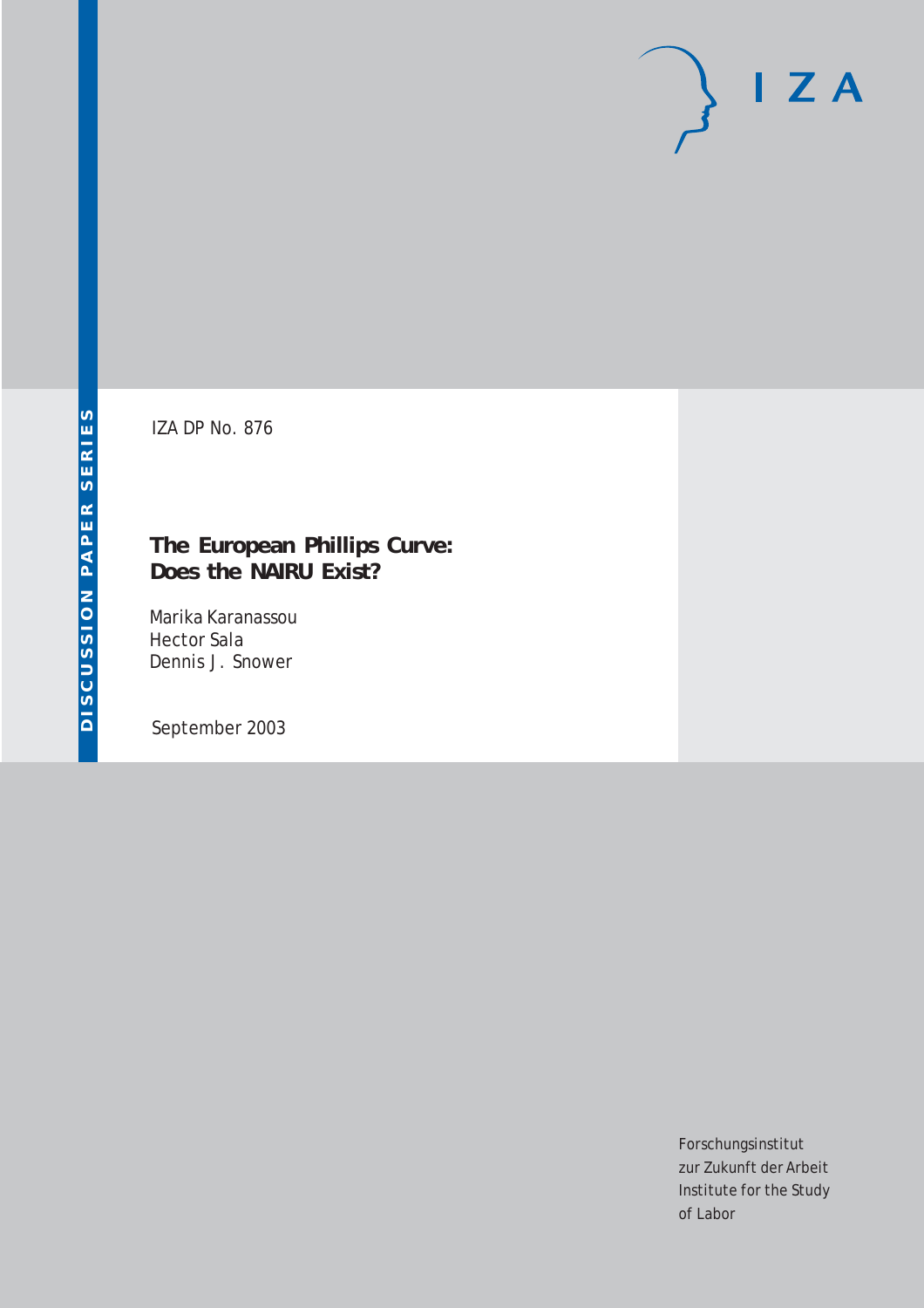# **The European Phillips Curve: Does the NAIRU Exist?**

## **Marika Karanassou**

*Queen Mary, University of London* 

## **Hector Sala**

*Universitat Autònoma de Barcelona*

### **Dennis J. Snower**

*Birkbeck College, University of London, CEPR and IZA Bonn*

Discussion Paper No. 876 September 2003

IZA

P.O. Box 7240 D-53072 Bonn **Germany** 

Tel.: +49-228-3894-0 Fax: +49-228-3894-210 Email: [iza@iza.org](mailto:iza@iza.org)

This Discussion Paper is issued within the framework of IZA's research area *Welfare State and Labor Market.* Any opinions expressed here are those of the author(s) and not those of the institute. Research disseminated by IZA may include views on policy, but the institute itself takes no institutional policy positions.

The Institute for the Study of Labor (IZA) in Bonn is a local and virtual international research center and a place of communication between science, politics and business. IZA is an independent, nonprofit limited liability company (Gesellschaft mit beschränkter Haftung) supported by Deutsche Post World Net. The center is associated with the University of Bonn and offers a stimulating research environment through its research networks, research support, and visitors and doctoral programs. IZA engages in (i) original and internationally competitive research in all fields of labor economics, (ii) development of policy concepts, and (iii) dissemination of research results and concepts to the interested public. The current research program deals with (1) mobility and flexibility of labor, (2) internationalization of labor markets, (3) welfare state and labor market, (4) labor markets in transition countries, (5) the future of labor, (6) evaluation of labor market policies and projects and (7) general labor economics.

IZA Discussion Papers often represent preliminary work and are circulated to encourage discussion. Citation of such a paper should account for its provisional character. A revised version may be available on the IZA website ([www.iza.org](http://www.iza.org/)) or directly from the author.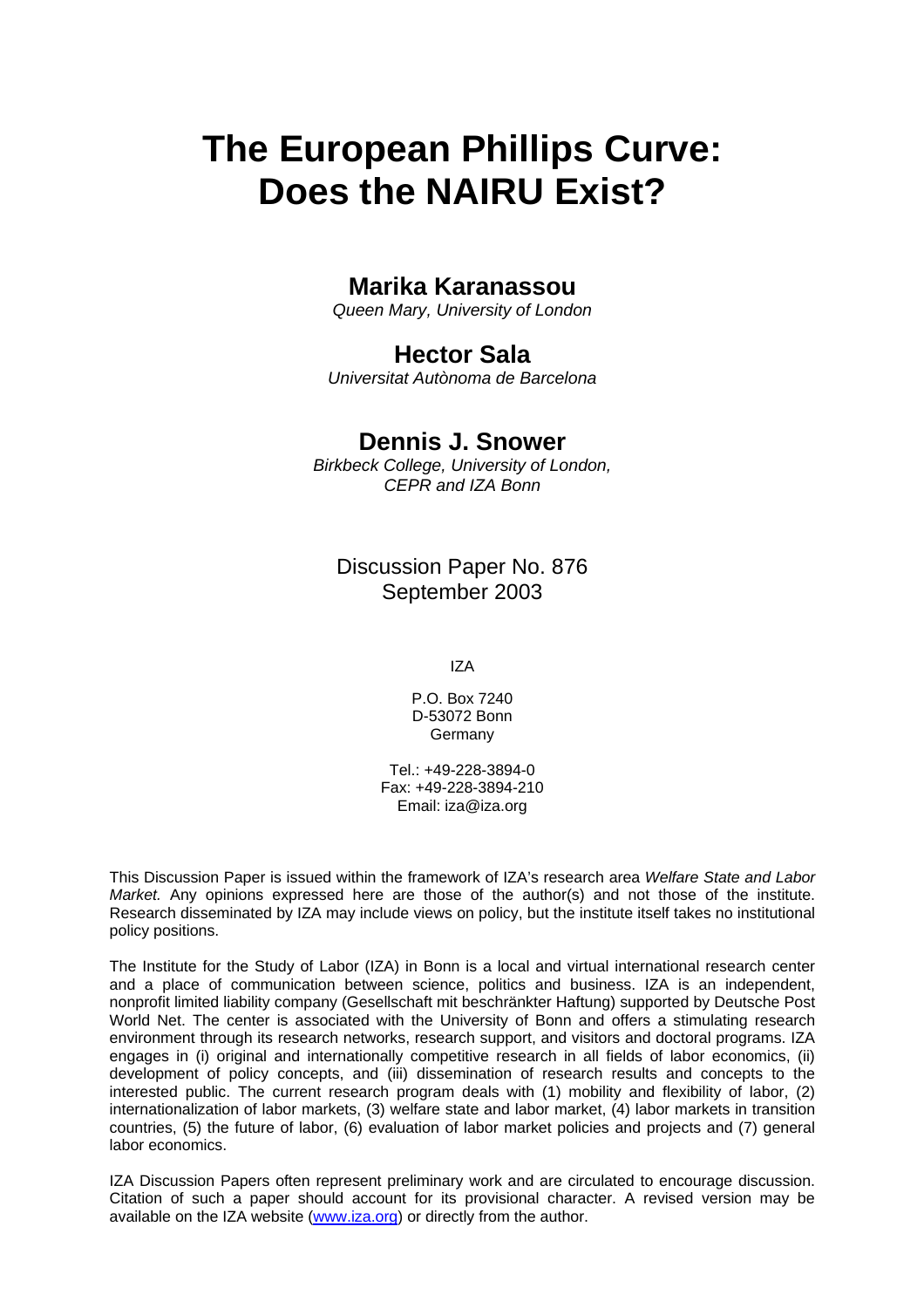IZA Discussion Paper No. 876 September 2003

## **ABSTRACT**

## **The European Phillips Curve: Does the NAIRU Exist?**[∗](#page-2-0)

This paper has two aims. First, it provides simple theoretical models that highlight two channels whereby monetary shocks have permanent real effects and the interactions between these channels. Second, it presents an empirical dynamic model, covering a panel of EU countries, and derives the implied long-run inflation-unemployment tradeoff. Our results suggest that the tradeoff is far from vertical. We also find that wage persistence plays a larger role than price persistence in generating the tradeoff, but that the two forms of persistence are complementary in giving monetary policy its long-run real effects. Our results call for a reassessment of the European macroeconomic experience.

JEL Classification: E2, E3, E4, E5, J3

Keywords: inflation, unemployment, Phillips curve, nominal inertia, monetary policy, business cycles, forward-looking expectations, homogeneous dynamic panels, panel unit root tests

Corresponding author:

 $\overline{a}$ 

Dennis Snower Department of Economics Birkbeck College University of London 7 Gresse Street London W1T 1LL United Kingdom Tel.: +44 20 7631 6408 Fax: +44 20 7631 6416 Email: [DSnower@econ.bbk.ac.uk](mailto:DSnower@econ.bbk.ac.uk)

<span id="page-2-0"></span><sup>∗</sup> We gratefully acknowledge the financial support from the following sources: for all authors, IZA, Bonn, for the project on "Reappraising Europe's Unemployment Problem"; for Marika Karanassou, the ESRC Grant No.R000239139; for Hector Sala the DGICYT grant SEC2000-0474.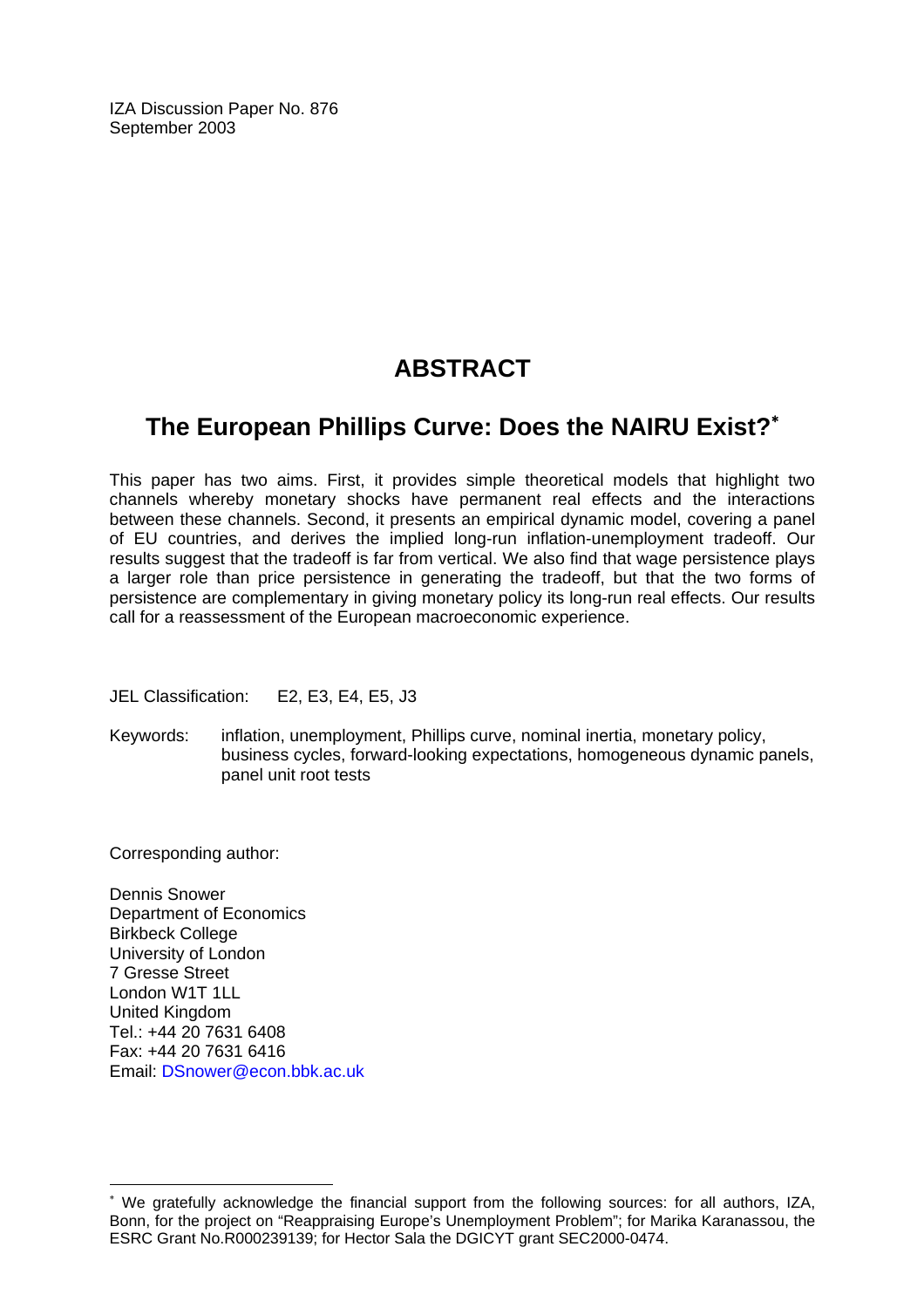#### 1. Introduction

The past decade has seen a strong revival of the NAIRU as a focal point of macroeconomic research. This work is not simply of academic interest; it has figured prominently in the research of international policy making institutions such as the European Commission, the European Central Bank, the US Federal Reserve, and the International Monetary Fund. It is also pursued actively in various government departments around the world, and thus presumably is having an influence on the formulation of macroeconomic policy. It is hard to overestimate the importance of the underlying policy issues. What is at stake, among other things, are the objectives and constraints of monetary policy and the division of responsibility between fiscal and monetary policy.

The aim of this paper is to shed new light on the tradeoff between inflation and unemployment in the European Union by calling into question the NAIRU interpretation. We will argue that the EU faces a long-run inflation-unemployment tradeoff and that, in addition, the adjustment of inflation and unemployment to money growth shocks is very gradual and delayed.

The mainstream analysis of inflation and unemployment rests on the standard assumption that economic agents make their demand and supply decisions on the basis of real variables alone and thus, in the long-run labor market equilibrium, a change in the money supply has no real effects; it simply changes all nominal variables in proportion. It was on the basis of such money neutrality that Friedman (1968) and Phelps (1967) formulated the natural rate (or NAIRU) hypothesis, in which there is no permanent tradeoff between inflation and unemployment.

In the presence of money growth, time discounting and time-contingent nominal contracts, however, this argument no longer holds, as is recognized in the literature on the microfounded New Keynesian Phillips curve.<sup>1</sup> The rationale is straightforward. Under time-contingent nominal contracts, nominal variables are a weighted average of their past and future values. Under time discounting, the future receives less weight than the past. When the money supply grows, all nominal variables rise with the passage of time. However, as noted, the future (higher) values receive less weight than the past (lower) ones. Thus wages and prices do not keep pace with the money supply.

Accordingly, in the literature on the New Keynesian Phillips curve, the long-run inflation-unemployment is not vertical, but thus far the divergence from verticality was deemed unimportant. For example, a standard version of the microfounded New Phillips curve may be expressed as  $\pi_t = \beta E_t \pi_{t+1} - \gamma (u_t - u^n) + \varepsilon_t$ , where  $\pi_t$  is the inflation rate,  $u_t$  is the unemployment rate,  $E_t$  denotes expectations set at time t,  $\beta$  is

<sup>&</sup>lt;sup>1</sup>Regarding Taylor contracts, see for example Helpman and Leiderman (1990), Ascari (2000), and Graham and Snower (2002); for Calvo contracts, see for example Bernanke, Gertler and Gilchrist (2000) and Galí (2003).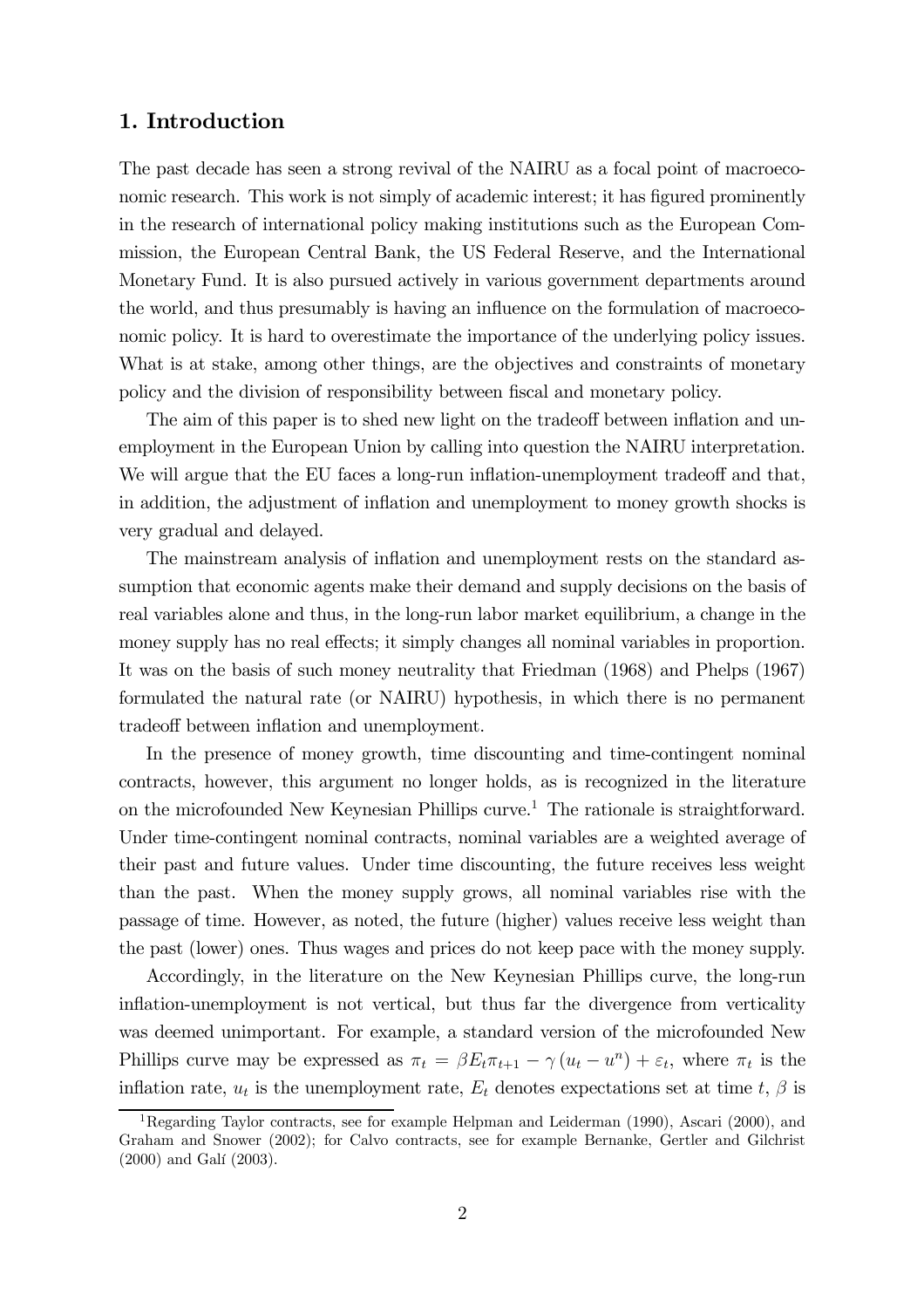the discount factor,  $\varepsilon_t$  is white noise, and  $\gamma$ , and  $u^n$  are constants. Since the discount factor is close to unity, it is generally taken for granted that the long-run Phillips curve is close to vertical, so that  $u^n$  is close to being the NAIRU.

We argue, however, that this argument is seriously misleading. The reason is twofold. First, discounting is not the only reason why agents attach less weight to the future than the past; uncertainty (and the associated risk premia) is another significant reason. Second, and more importantly, the standard derivation of the New Keynesian Phillips curve is based on a single nominal rigidity (viz, Calvo or Taylor adjustments of either prices or wages). When there are multiple nominal rigidities occurring simultaneously, the weighting effect above is considerably amplified. The reason, as we will show in the next section, is that the weighting effects associated with wages and prices are complementary with one another.

We then proceed to construct an empirical model of inflation and unemployment in the EU. This model aims to capture the interplay between money growth, lagged wageprice adjustments, and the implications for real economic activities. Accordingly, we estimate an equation system covering wages, prices, employment, labor force, output, and capital for a panel of EU countries. In this context, changes in money growth affect real balances and the real wage and thereby affect the other real variables, enabling us to evaluate the EU's long-run inflation-unemployment tradeoff. We find that the Phillips curve slope turns out to be reasonably flat. We conclude that it is time for a major rethink of the macroeconomic relation between real and nominal variables, and of the role of monetary policy.

Our paper is organized as follows. Section 2 compares our interpretation of EU macroeconomic activity with that provided by the traditional and New Phillips curves. Section 3 outlines a number of simple theoretical macroeconomic models to illustrate the channels whereby money growth has permanent effects on unemployment. Section 4 describes our empirical model. Section 5 presents our results. Section 6 concludes.

#### 2. Underlying Issues

Figure 1 describes the EU inflation, unemployment and money growth rates over the past two decades. We observe (a) the rapid rise in unemployment from the late 1970s to the mid-1980s, accompanied by a rapid decline in money growth and inflation, (b) the modest decline in unemployment in the late 1980s, associated with a modest rise in money growth and inflation, and (c) the steep rise in unemployment in the early 1990s followed by a slight decline, along with a steep decline in money growth and inflation, followed by a slight rise.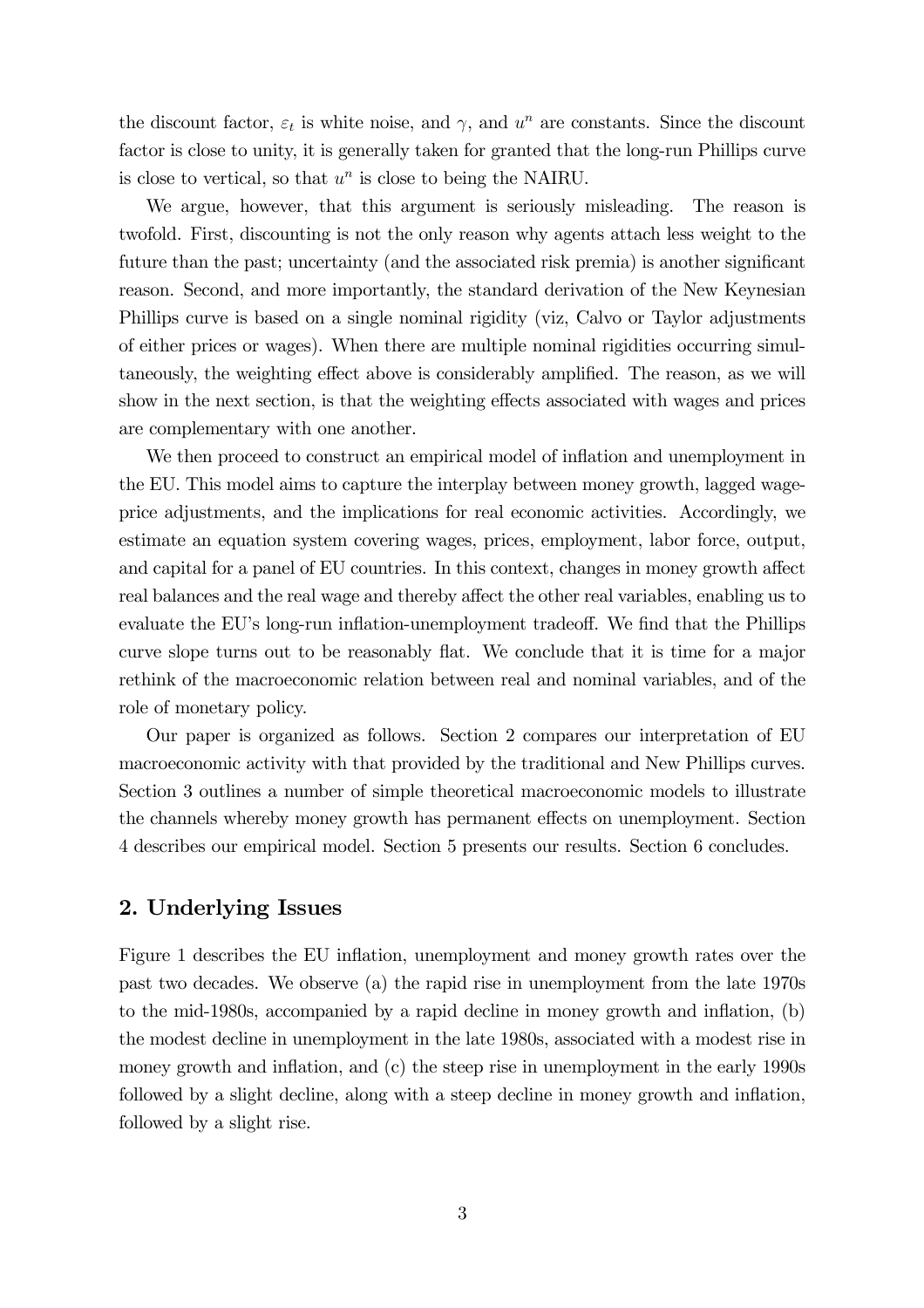

**Figure 1. Inflation, unemployment and money growth in the EU**

The original way of analyzing the relation between inflation and unemployment was through the *traditional Keynesian Phillips curve*, which (in its simplest form) may be expressed as  $\pi_t = a\pi_{t-1} - bu_t + c + \varepsilon_t$ , where a, b, and c are positive constants  $(0 < a < 1)$ . This Phillips curve was given no proper microfoundations, and it implied a stable long-run tradeoff between inflation and unemployment:  $\pi = \frac{c}{1-a} - \frac{b}{1-a}u$ .

The seminal contributions of Phelps (1967) and Friedman (1968) argued, however, that there could be no such long-run tradeoff: in the absence of money illusion, labor demand and supply depend only on relative prices, and thus the longrun unemployment (the NAIRU or natural rate of unemployment) is associated with a real wage that is consistent with any level of wage and price inflation. This insight gave rise to the *expectations-augmented Phillips curve*, which can be written as  $\pi_t = \pi_{t-1} - \gamma (u_t - u^2) + \varepsilon_t$ , where  $u^n$  is the NAIRU or natural rate, and expectations were proxied by past inflation. While this model has been modified and expanded in many ways,<sup>2</sup> the NAIRU feature is common to them all. This Phillips curve embodies the "accelerationist hypothesis" since unemployment can remain below (above) the natural rate only if the price level accelerates (decelerates) without limit.

If we assume that the NAIRU is stable through time then the traditional Phillips curve fit the European data better than the expectations-augmented Phillips curve. This is illustrated in the scatter plots of Figures 2: Fig. 2a plots inflation against unemployment, whereas Fig. 2b plots the change in inflation against unemployment. On this account, there is widespread agreement that the European NAIRU must have changed substantially over the sample period.

<sup>&</sup>lt;sup>2</sup>A particularly popular extension is Gordon's (1982) triangle model, in which inflation depends on lagged inflation terms, an index of excess demand, and a vector of supply shock variables.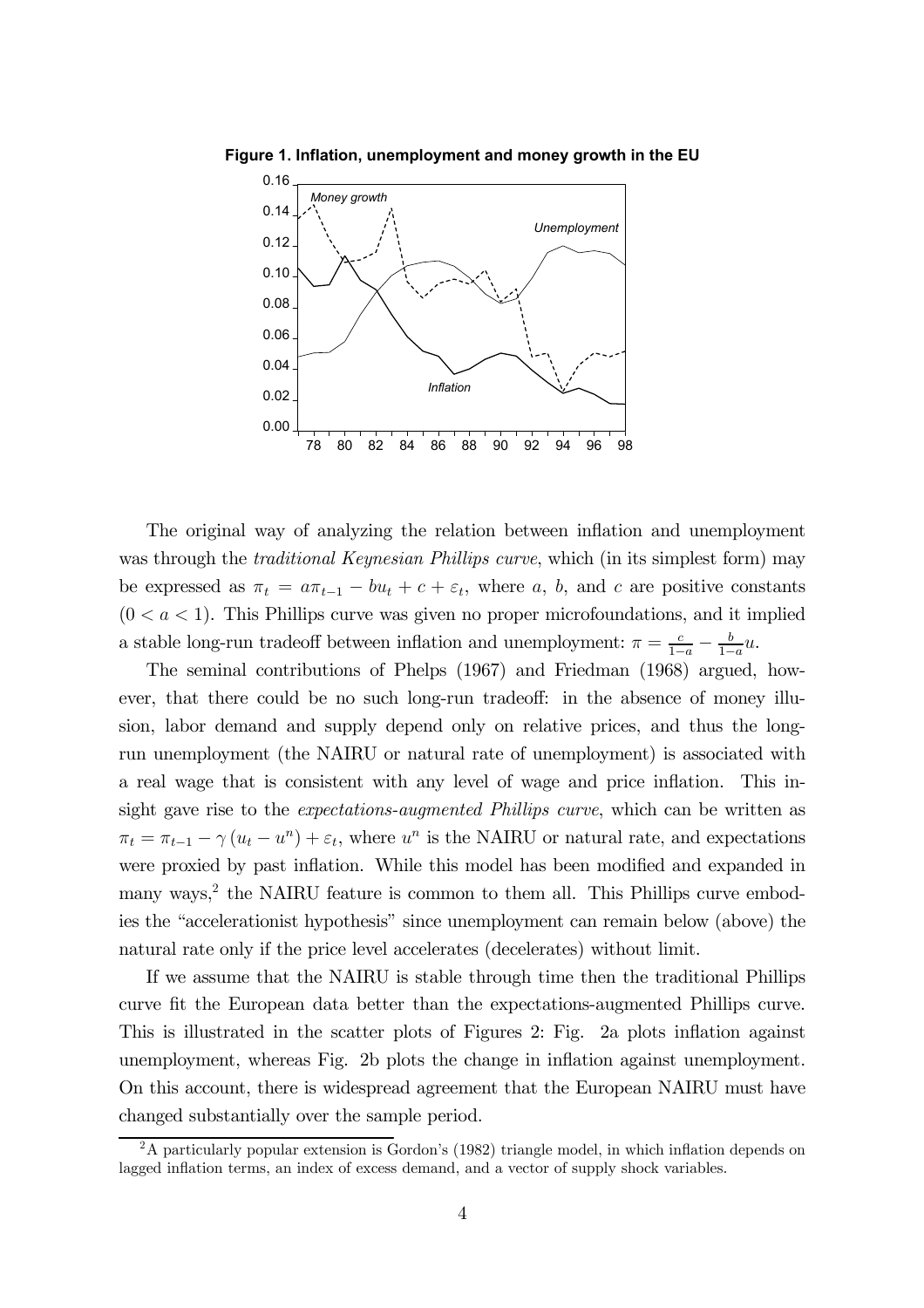



In particular, the upward ratchet in EU unemployment till 1994 must imply a gradual rise of the NAIRU. Had the NAIRU remained unchanged, the traditional Keynesian expectation-augmented Phillips curve would imply progressively greater disinflation, and that did not happen. Had there been no disinflation at all, the NAIRU would have had to match the rise in actual unemployment. As it was, the disinflation meant that the NAIRU rose by less than actual unemployment.

In the same vein, the expectations-augmented Phillips curve implies that the stable EU unemployment and declining inflation after 1994 imply a fall of the EU NAIRU. Furthermore, the moderate disinflation meant that the NAIRU declined by less than would have been required under constant inflation.

The New Phillips curve, whose standard textbook form  $\pi_t = E_t \pi_{t+1} - \gamma (u_t - u^n) + \varepsilon_t$ is consistent with the NAIRU, has very different implications for the relation between unemployment and the change in inflation. In the absence of expectational errors, it may be expressed as  $\Delta \pi_t = \gamma (u_{t-1} - u^n) - \varepsilon_{t-1}$ , whereas the traditional Phillips curve may be written as  $\Delta \pi_t = -\gamma (u_t - u^2) + \varepsilon_t$ . Interpretting the EU macroeconomic experience in terms of the New Phillips curve, the disinflation of the 1980s implies that the NAIRU must have risen by more than the actual unemployment. Similarly, the disinflation after 1994 implies that the NAIRU must have declined by more than would have been necessary under constant inflation.

This paper offers a different interpretation of the movements in EU inflation and unemployment. It is that the long rise in unemployment and the long fall in inflation in the EU from the mid-1970s to the early 1990s represents a movement along a downwardsloping long-run Phillips curve. In contrast to the traditional Keynesian Phillips curve,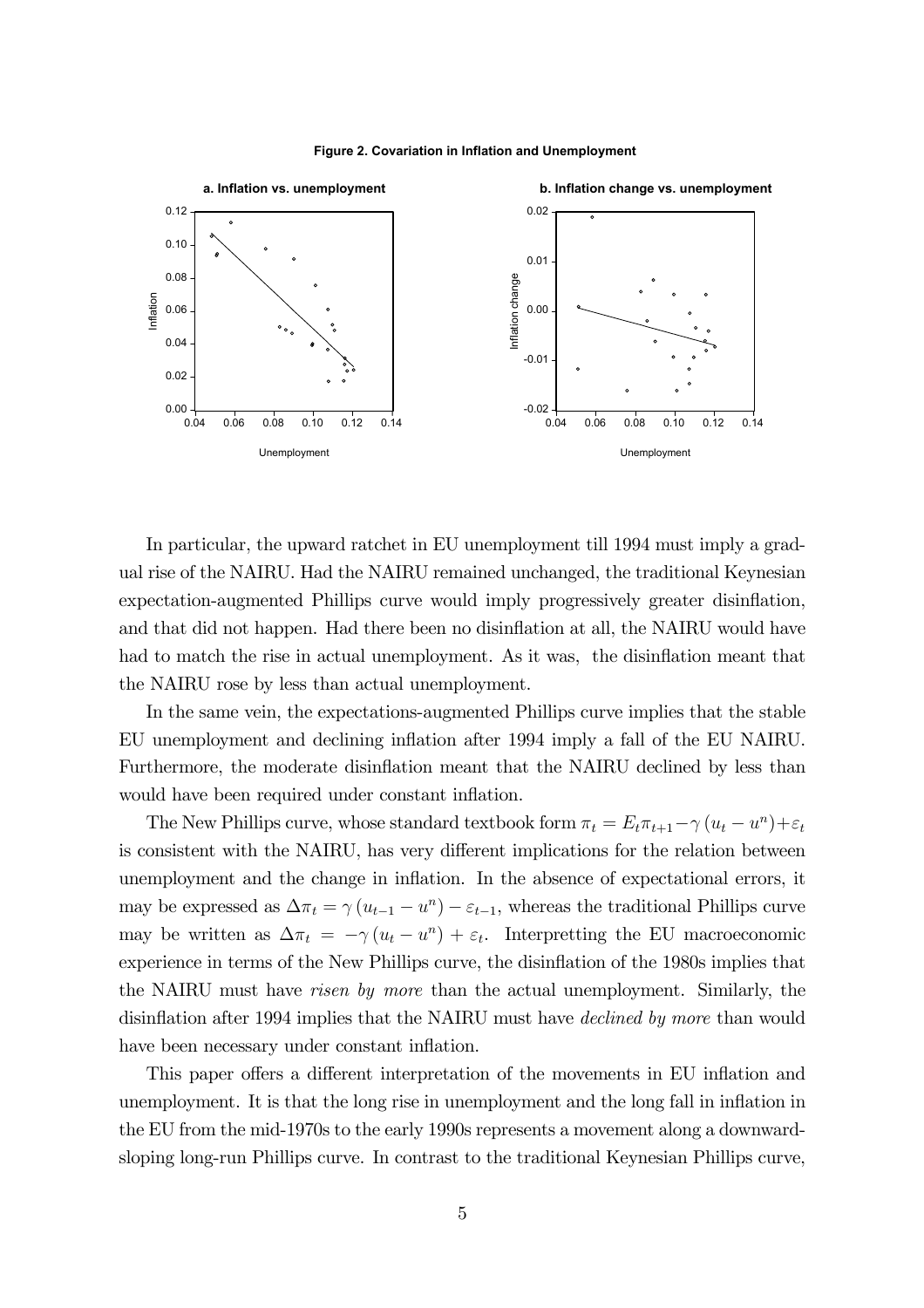ours is built on rigorous microfoundations and has distinct implications, discussed below. Our theoretical model (in the following section) shows why there can be a long-run Phillips curve tradeoff even in the absence of money illusion. Money illusion implies that when all nominal variables are changed in proportion, real variables remain unchanged. But under frictional growth, wages and prices do not change proportionately to the money supply. Since wages and prices are chasing after their moving (flexible) targets, changes in money growth lead to changes in the relation between wages and prices (on the one hand) and the money supply (on the other). By implication, there is no NAIRU.

Figure 3 shows the trajectories of inflation, unemployment, and money growth for the large EU countries: Germany, France, Italy, Spain and the UK. Observe that in the first four countries, the long-term rise in unemployment over the twenty-year period was accompanied by a long-term fall in money growth and the inflation rate. The UK trajectories are more complex, but it is nevertheless remarkable that here, too, unemployment moves in the opposite direction to money growth and inflation over most of the sample period. These patterns are consonant with our conception of a long-run downward-sloping Phillips curve.



Testing whether the NAIRU exists is of course fraught with difficulties, particularly when the NAIRU is time-varying. We will argue that single-equation models of the Phillips curve, which are usual in the empirical literature, are not able to capture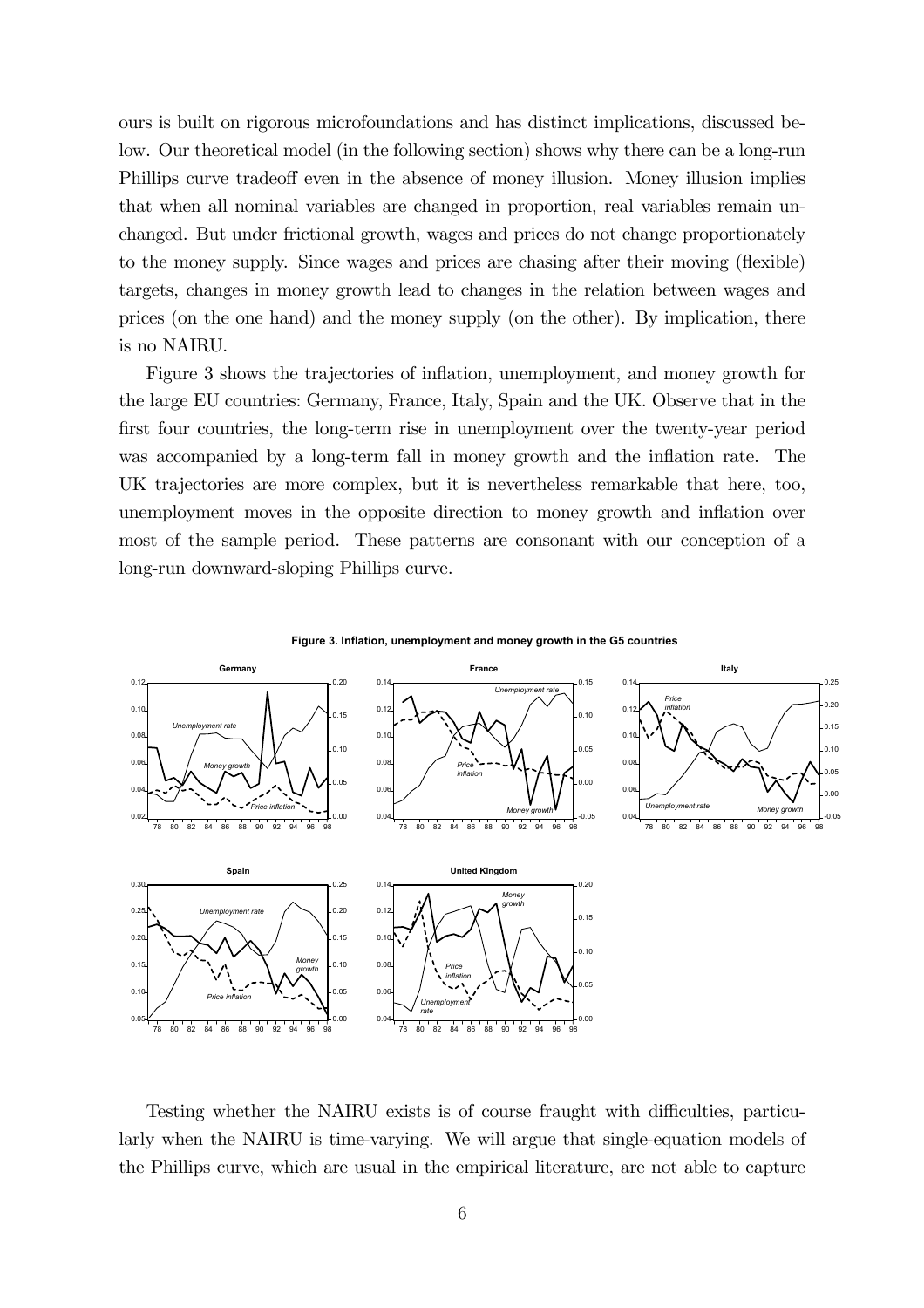the phenomenon of frictional growth, since they cannot capture the interplay between money growth and nominal frictions. On the other hand, the phenomenon can be analyzed in a multi-equation context describing how nominal variables lag behind changes in money and how the real variables are influenced by these lagged responses. In this context, we will argue that the NAIRU exists when the long-run unemployment rate is independent of any nominal variables, and that there is no NAIRU when this longrun unemployment rate depends on some nominal variable, such as the rate of money growth.

For our empirical model of the EU, we will find that the NAIRU indeed does not exist in the above sense, and that thus monetary policy has permanent effects on unemployment. Needless to say, only a part of macroeconomic activity can be explained in this way. Much of the rest, our analysis suggests, can be explained by the prolonged after-effects of a variety of demand- and supply-side shocks on inflation and unemployment. We do not of course wish to suggest that the rise of EU unemployment is primarily due to contractionary monetary policies, but our analysis does imply that these policies were not irrelevant to long-run unemployment rates in the EU. Our challenge is to build a model that allows us to distinguish the long-run inflation-unemployment tradeoff generated by long-run changes in money growth from the responses to other shocks. For instance, we will need to distinguish the permanent unemployment effects of money growth shocks from the prolonged, but transient, effects.

#### 3. Simple Macro Models

Our analysis rests on three empirical regularities: (i) the growth rate of the money supply is nonzero, (ii) there is some nominal inertia, so that a current nominal variable is slow to adjust to money growth shocks, and (iii) unemployment is influenced by the ratio of the nominal money supply to that nominal variable (such as the ratio of the money supply to the price level).

The first regularity provides a reasonable time-series description of the money supply in most OECD countries. The second stylized fact is well-established empirically and has been rationalized theoretically.3 In the presence of staggered time-contingent nominal contracts, current wages are a weighted average of their past and expected future values. A well-known result in the literature on the microfoundations of wageprice staggering<sup>4</sup> is that when the rate of time discount is positive, the past is weighted

<sup>3</sup>See, for example, Taylor (1979) on wage staggering, Calvo (1983), or Lindbeck and Snower (1999) on price precommitment with production lags. The literature on the effectiveness of monetary policy under wage-price staggering has been surveyed by Clarida, Galí and Gertler (1999), Goodfriend and King (1997), Mankiw (2001), and others.

<sup>4</sup>For example, Ascari (2000), Ascari and Rankin (2002), Graham and Snower (2002), and Helpman and Leiderman (1990).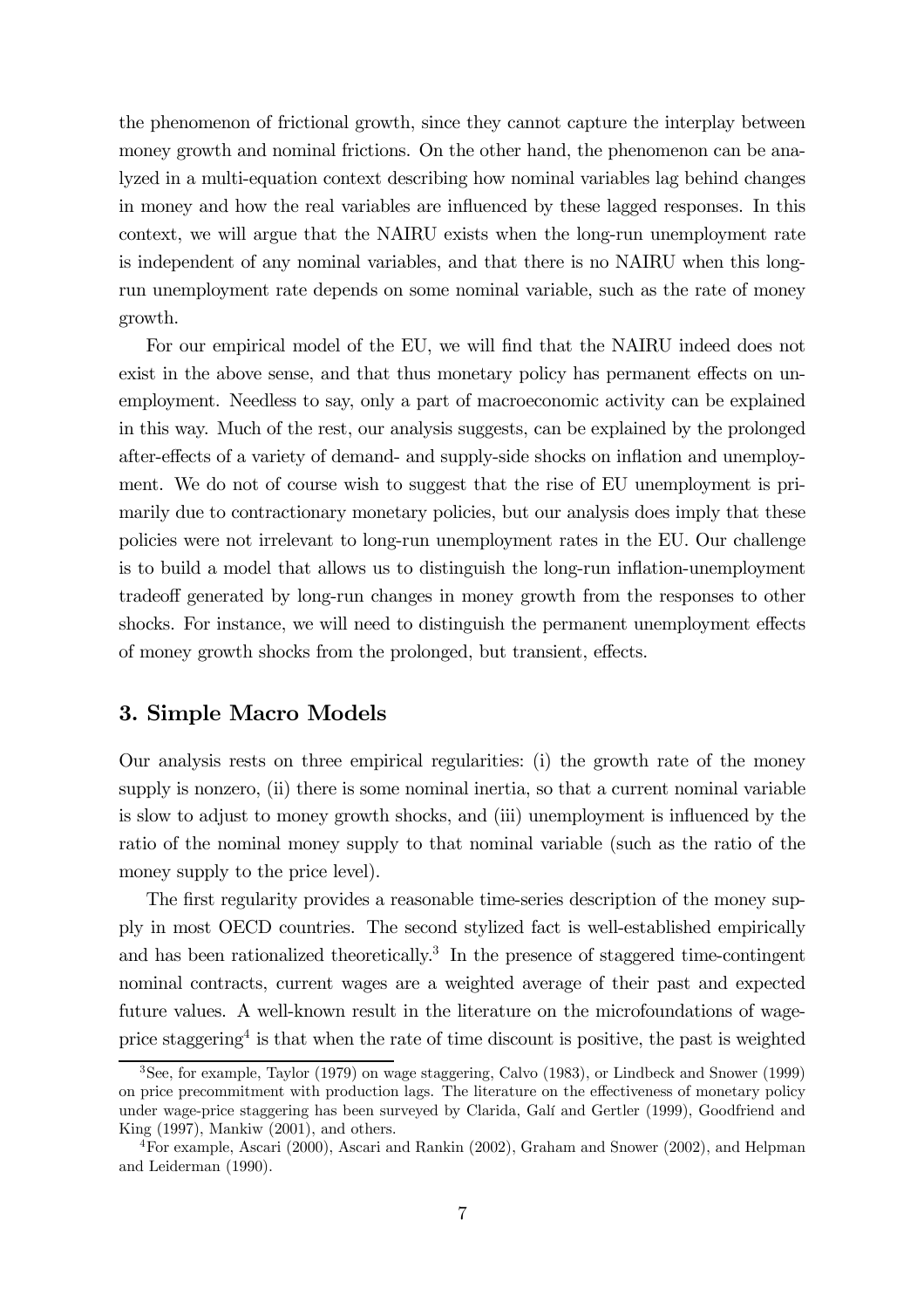more heavily than the future. It is in this sense that current prices and wages may be taken to be characterized by nominal inertia. The third regularity can take a variety of conventional forms, e.g. a change in the ratio of the money supply to the price level may affect aggregate demand and thereby the unemployment rate.

We argue that when the money supply grows in the presence of nominal inertia, wages and prices lag behind the money supply. Thus changes in money growth can give rise to changes in real money balances and real wages, and these - in turn - influence unemployment.

This section presents some simple macroeconomic models that illustrate how this works. Specifically, they describe two channels whereby changes in money growth have permanent effects on inflation and unemployment. The first model describes the "real money balance channel," i.e. an increase in money growth affects long-run real money balances and thereby the long-run unemployment rate. The second model considers the "real wage channel," whereby an increase in money growth affects long-run unemployment via the real wage and employment. And the third model considers both channels operating in tandem.

The literature on the microfoundations of nominal contracts shows how, in the presence of time discounting, current wages and prices depend more heavily on past nominal values than on expected future ones.<sup>5</sup> Since there is no need to repeat these results here, our macro models take a short-cut: Instead of explaining wages and prices as a weighted average of past and expected future values, with past values receiving greater weight, we simply let them depend on past values alone. An alternative rationale for this short-cut is that, in the context of stochastic dynamic general equilibrium models, expected future values are of course expressible in terms of present and past endogenous variables. Thus our wage and price equations may be understood as simplified reduced forms of their structural counterparts. This short-cut vastly simplifies the algebra and thus clarifies the underlying mechanisms that generate the long-run inflation-unemployment tradeoff.

#### 3.1. Model 1: The Real Money Balance Channel

In this model and the ones that follow, all variables - except the unemployment rate are in logs. All uninteresting constants are ignored.

Since we wish to focus on the long-run inflation-unemployment tradeoff and since movements along this tradeoff arise from permanent changes in money growth, we need to specify any monetary policy rule that allows for such permanent changes. For the

<sup>5</sup>See Ascari (2000, 2001), Graham and Snower (2002), Helpman and Leiderman (1990), and Karanassou, Sala and Snower (2002). Further models in this spirit, though with less emphasis on time discounting are Chari, Kehoe and McGrattan (2000) and Huang and Liu (2002).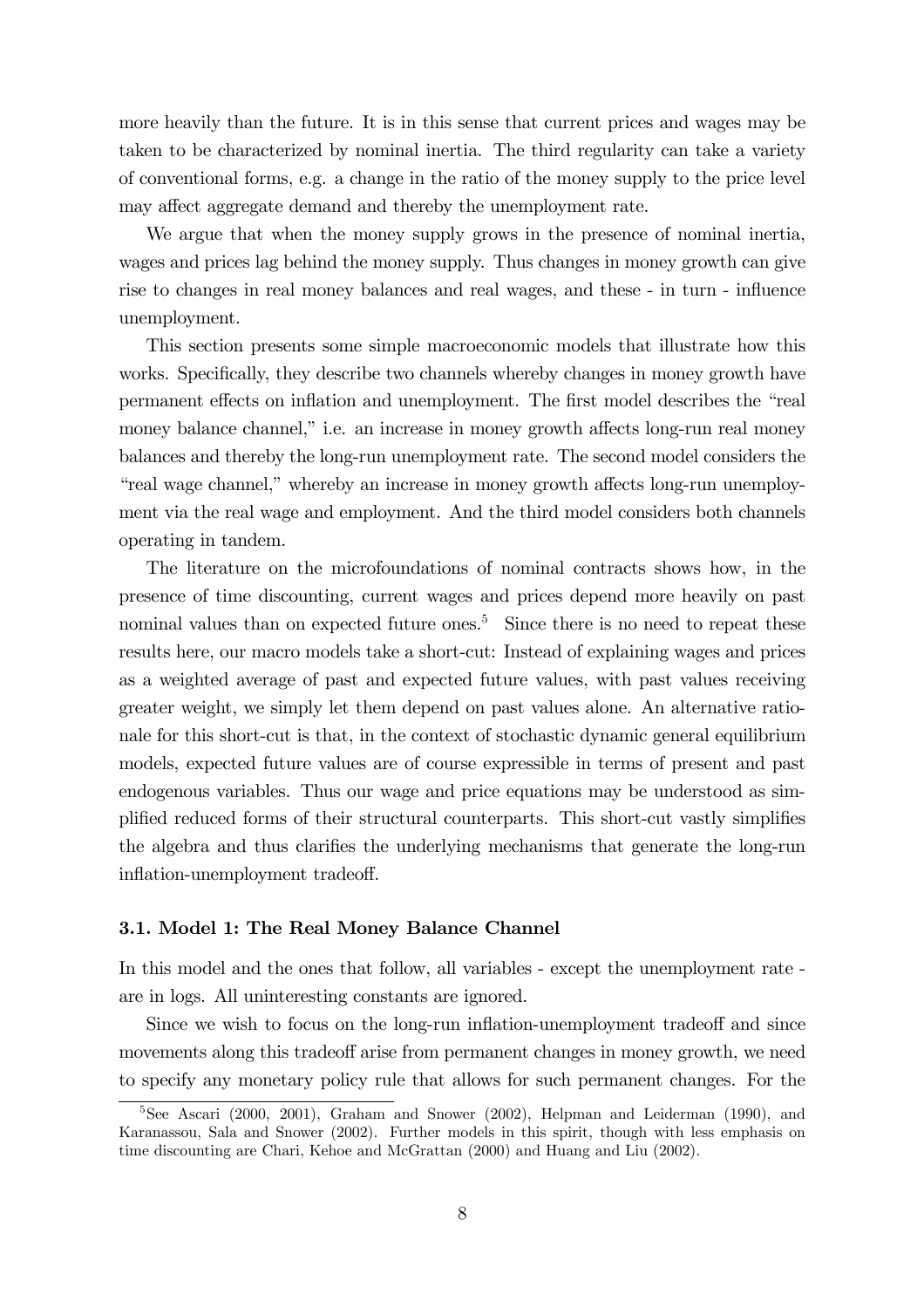purposes of our analysis in this section, any such rule will suffice to generate our results on the long-run tradeoff. For example, we could assume that money growth follows a random walk, or that the monetary authority follows a Taylor rule in which there can be exogenous changes in the inflation target (associated with permanent changes in money growth). For expositional simplicity, however, we specify a simple money supply equation with the following rationale. Suppose that at a particular time  $t$  the monetary authority makes a decision about which of two policies to pursue in the future. (One may, for instance, think of this decision as the outcome of an election, at time t, of the chairperson of the monetary policy committee.) With probability  $\rho$ , money growth  $\mu_t$  follows a stationary autoregressive process  $\mu_t = g_1 + \phi_1 \mu_{t-1} + \varepsilon_t$ , and with probability  $(1 - \rho)$  it follows  $\mu_t = g_2 + \phi_2 \mu_{t-1} + \varepsilon_t$ , where  $\varepsilon_t$  is a white noise error term,  $0 < \phi_1, \phi_2 < 1$ , and  $\frac{g_1}{1-\phi_1} < \frac{g_2}{1-\phi_2}$ . Thus the money supply rule can be summarized as

$$
\Delta M_t \equiv \mu_t = g + \phi \mu_{t-1} + \varepsilon_t,\tag{3.1}
$$

where  $g = \rho g_1 + (1 - \rho) g_2$ ,  $\phi = \rho \phi_1 + (1 - \rho) \phi_2$ , and  $M_t$  is the (log of the) money supply. Once the monetary authority's policy decision is made, the long-run money growth rate is either  $g_1/(1 - \phi_1)$  or  $g_2/(1 - \phi_2)$ . This setup up allows us to consider two different points on a long-run Phillips curve (corresponding to the two long-run money growth rates).<sup>6</sup>

The current price level depends on the past price level and the money supply:

$$
P_t = aP_{t-1} + (1 - a) M_t, \t\t(3.2)
$$

where the "price sluggishness parameter" a is a constant,  $0 < a < 1$ . This is the only substantive *ad hoc* simplification that this model makes in describing frictional growth. As noted, the microfoundations literature on price staggering indicates that the current price level is a weighted average of past and expected future price levels, with the past weighted more heavily than the future, under time discounting. Equation (3.2) provides a simplified picture of this source of price inertia and it thereby clarifies the mechanism whereby frictional growth generates a downward-sloping long-run Phillips curve.

Aggregate product demand depends on real money balances:

$$
Q_t^D = (M_t - P_t). \tag{3.3}
$$

<sup>&</sup>lt;sup>6</sup>Moreover, since agents at time t know the stochastic process  $(3.1)$  generating money growth, we can consider these points on the long-run Phillips curve without the danger of running afoul of the Lucas critique.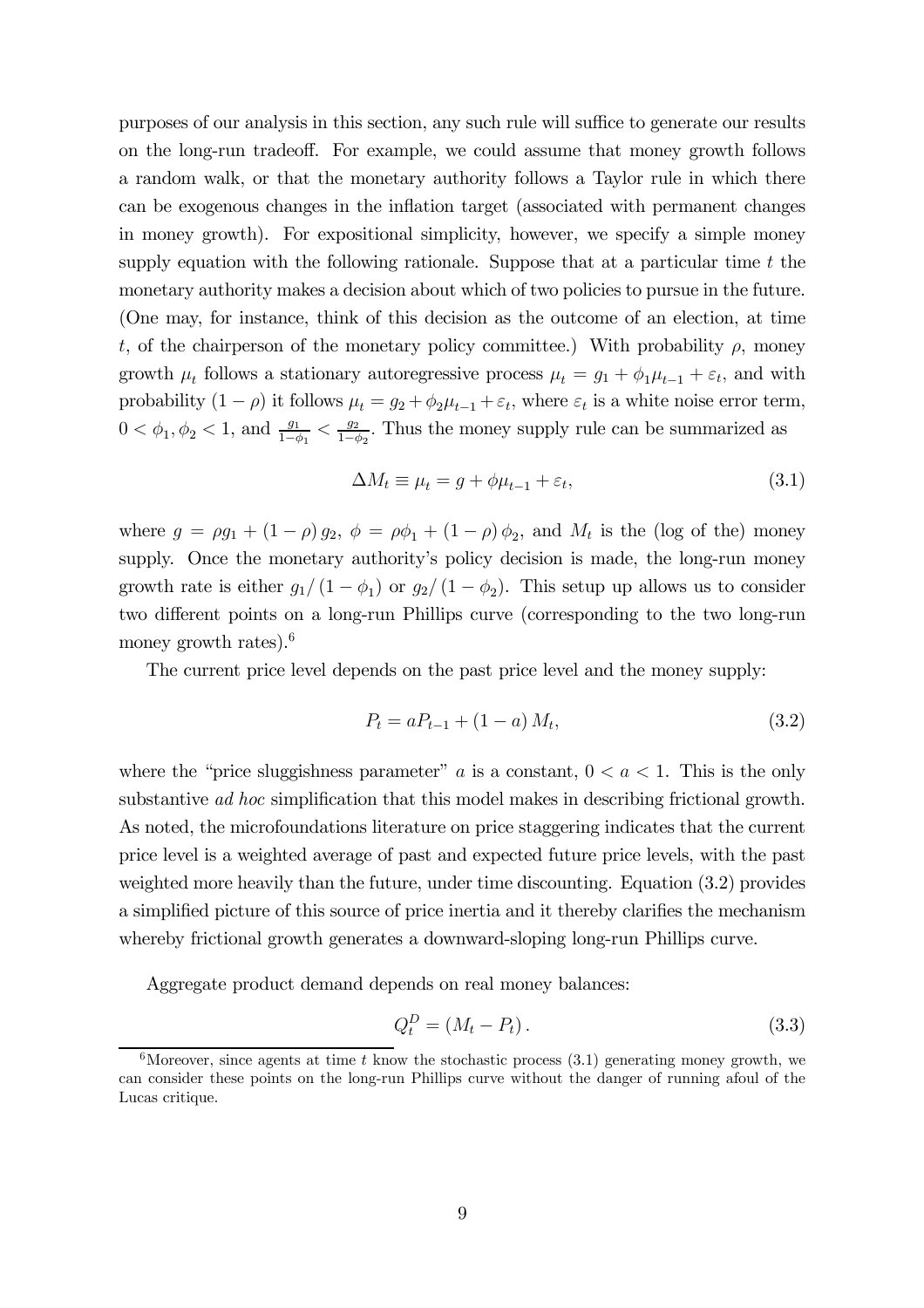The aggregate production function is

$$
Q_t^S = \sigma N_t,\tag{3.4}
$$

where  $\sigma$  is a positive constant<sup>7</sup>. The labor supply is constant:

$$
L_t = L,\t\t(3.5)
$$

so that the unemployment rate (not in logs) can be approximated as

$$
u_t = L - N_t. \tag{3.6}
$$

Observe that money illusion is absent in system  $(3.1)-(3.6)$ : if all nominal variables are changed in equal proportion, then the associated real variables remain unchanged. Nevertheless, it can be shown that there is a long-run inflation-unemployment tradeoff and that changes in money growth can move the economy along this tradeoff.

Defining the inflation rate as  $\pi_t \equiv P_t - P_{t-1}$  and taking the first difference of the price equation (3.2), we obtain

$$
\pi_t = a\pi_{t-1} + (1 - a)\mu_t.
$$
\n(3.7)

It is straightforward to show that, in this context, the long-run inflation rate is equal to the long-run money growth rate:  $\pi_t^{LR} = \mu_t^{LR}$  (which bears the time subscript since money growth can obtain different values in the long-run).<sup>8</sup> Furthermore, long-run real money balances depend on the long-run money growth rate:<sup>9</sup>

$$
(M_t - P_t)^{LR} = \frac{a}{1 - a} \mu_t^{LR}.
$$
\n(3.8)

$$
\pi_t^{LR} = \mu_t^{LR} - \frac{a}{1-a} \left(\Delta \pi_t\right)^{LR}.
$$
\n(F1)

Now take the first difference of (3.7),  $\Delta \pi_t = a \Delta \pi_{t-1} + (1-a) \Delta \mu_t$ , and note that the long-run solution this equation is given by its unconditional expectation:  $(\Delta \pi_t)^{LR} \equiv E(\Delta \pi_t)$ . Taking expectations on both sides of the previous equation, we obtain

$$
E\left(\Delta\pi_t\right) = 0, \text{ or } \left(\Delta\pi_t\right)^{LR} = 0,
$$
\n(F2)

since  $E(\Delta \pi_t) = E(\Delta \pi_{t-1})$ , due to stationarity, and  $E(\Delta \mu_t) = 0$ , by equation (3.1), where E is the unconditional expectations operator.

Substitution of (F2) into (F1) yields  $\pi_t^{LR} = \mu_t^{LR}$ 

<sup>9</sup>To see this, note that equation (3.2) may be rewritten as  $(1 - a) M_t = (1 - a) P_t + a \pi_t$ , and recall that  $\pi_t^{LR} = \mu_t^{LR}$ .

 $7\sigma = 1$  under constant returns to labor, and  $\sigma$  is less (greater) than unity under diminishing (increasing) returns.

<sup>&</sup>lt;sup>8</sup>To see this, rewrite equation (3.7) as  $\pi_t = \mu_t - \frac{a}{1-a}\Delta \pi_t$ . Thus, given structural stability, the long-run relationship between the inflation rate and the growth rate of money supply is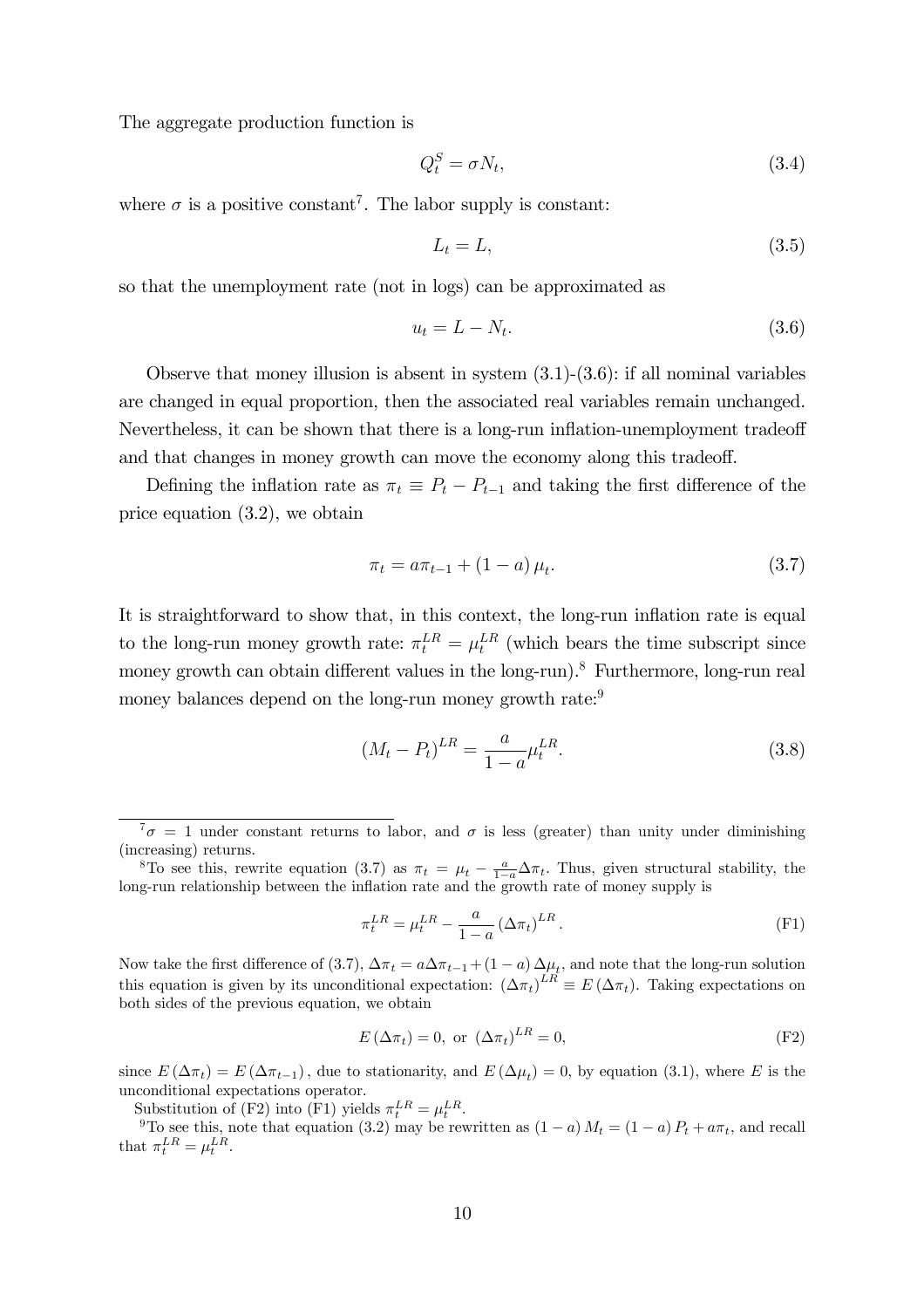Consequently, by  $(3.3)-(3.6)$  and  $(3.8)$ , we obtain a long-run (steady-state) relation between unemployment and inflation:

$$
\pi_t^{LR} = \sigma \left(\frac{1-a}{a}\right) \left(L - u_t^{LR}\right) \tag{3.9}
$$

The long-run Phillips curve is flatter,

- $\bullet$  the greater is the price sluggishness parameter a and
- the greater is the curvature of the production function (i.e. the smaller  $\sigma$ ).

It is straightforward to see the intuition underlying the downward slope of the Phillips curve. When the money supply grows, the price level chases after a moving target. But since the money supply keeps on increasing, the price adjustments never work themselves out entirely. By the time the current price level has begun to respond to the current increase in the money supply, the money supply increases again, prompting a new round of price adjustments. The greater is money growth, the greater will be the difference between the target and actual price levels (*ceteris paribus*). Thus a permanent increase in money growth not only increases long-run inflation, but also raises real money balances and thereby reduces unemployment in the long run. On this account, there is a long-run tradeoff between inflation and unemployment.

#### 3.2. Model 2: The Real Wage Channel

Our second macro model deals with the real wage channel. To illustrate this channel as simply as possible, suppose that the price level adjusts instantaneously to the money supply:

$$
P_t = M_t,\tag{3.10}
$$

whereas the nominal wage is sluggish, depending on its past value and the current money supply:

$$
W_t = bW_{t-1} + (1 - b) M_t, \tag{3.11}
$$

where b, the "wage sluggishness parameter," is a constant,  $0 < b < 1$ .

As in the previous section, the growth rate of money supply is given by equation (3.1). In this context, a change in the money growth regime leads to a change in the real wage. Employment, in turn, depends on the real wage:

$$
N_t = c_0 - c_1 \left( W_t - P_t \right), \tag{3.12}
$$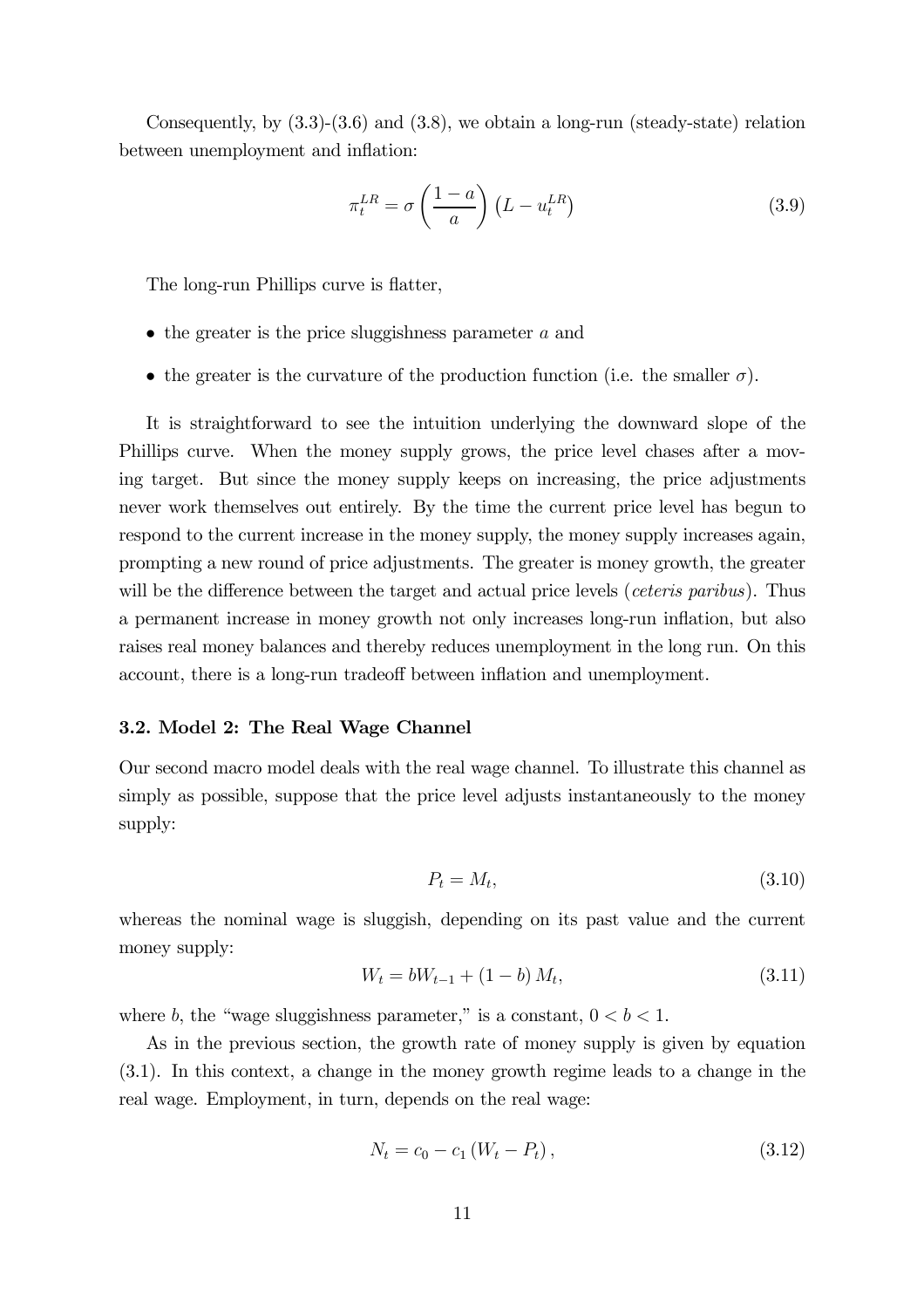where  $W_t-P_t$  is the log of the real wage, and the labor demand curve is derived from the production function (3.4), so that  $c_0 = \frac{\log \sigma}{1-\sigma}$  and  $c_1 = \frac{\sigma}{\sigma-1}$ . As in the previous section, the labor supply is constant (equation (3.5)), and the unemployment rate is given by equation (3.6).

Defining the rate of wage inflation as  $\nu_t = W_t - W_{t-1}$ , and taking the first difference of the wage equation (3.11), we obtain

$$
\nu_t = b\nu_{t-1} + (1 - b)\,\mu_t,\tag{3.13}
$$

Thus the long-run rate of wage inflation is  $\nu_t^{LR} = \pi_t^{LR}$ . The long-run real wage depends on the long-run money growth rate: $10$ 

$$
(W_t - P_t)^{LR} = \frac{-b}{1 - b} \mu_t^{LR}.
$$
\n(3.14)

The greater the long-run growth rate of the money supply, the lower is the corresponding long-run real wage. Thus greater is employment and the lower is unemployment in the long run.

To derive the associated long-run Phillips curve, observe that  $\mu_t = \pi_t$  (by equation (3.10), recall that  $\nu_t^{LR} = \pi_t^{LR}$ , and use equations (3.12), (3.6) and (3.14) to obtain:

$$
\pi_t^{LR} = \frac{1 - b}{c_1 b} \left( L - u_t^{LR} \right) \tag{3.15}
$$

This long-run Phillips curve is flatter,

- $\bullet$  the greater is the wage sluggishness parameter b and
- the greater is the slope of the labor demand curve  $c_1$ .

Once again, the intuition is clear. When the nominal wage is subject to more inertia than the price level then, in the presence of money growth, the wage chases after its moving wage target more slowly than the price chases after its moving price target. The faster the money supply grows, the more the price level rises relative to the nominal wage. Thus the real wage falls, labor demand rises, and unemployment falls.

An obvious deficiency of the real wage channel is that, on its own, it implies that real wages always move counter-cyclically, and this prediction is counterfactual. The evidence suggests that although real wages are counter-cyclical in some countries during some time periods, there are plenty of occasions in which they are pro-cyclical and acyclical. In practice, however, the real wage channel is unlikely to operate in isolation. When it is combined with the real money balance channel, for instance, the resulting

<sup>&</sup>lt;sup>10</sup>To see this, rewrite the wage equation as  $(1 - b) P_t = (1 - b) W_t + b \nu_t$ .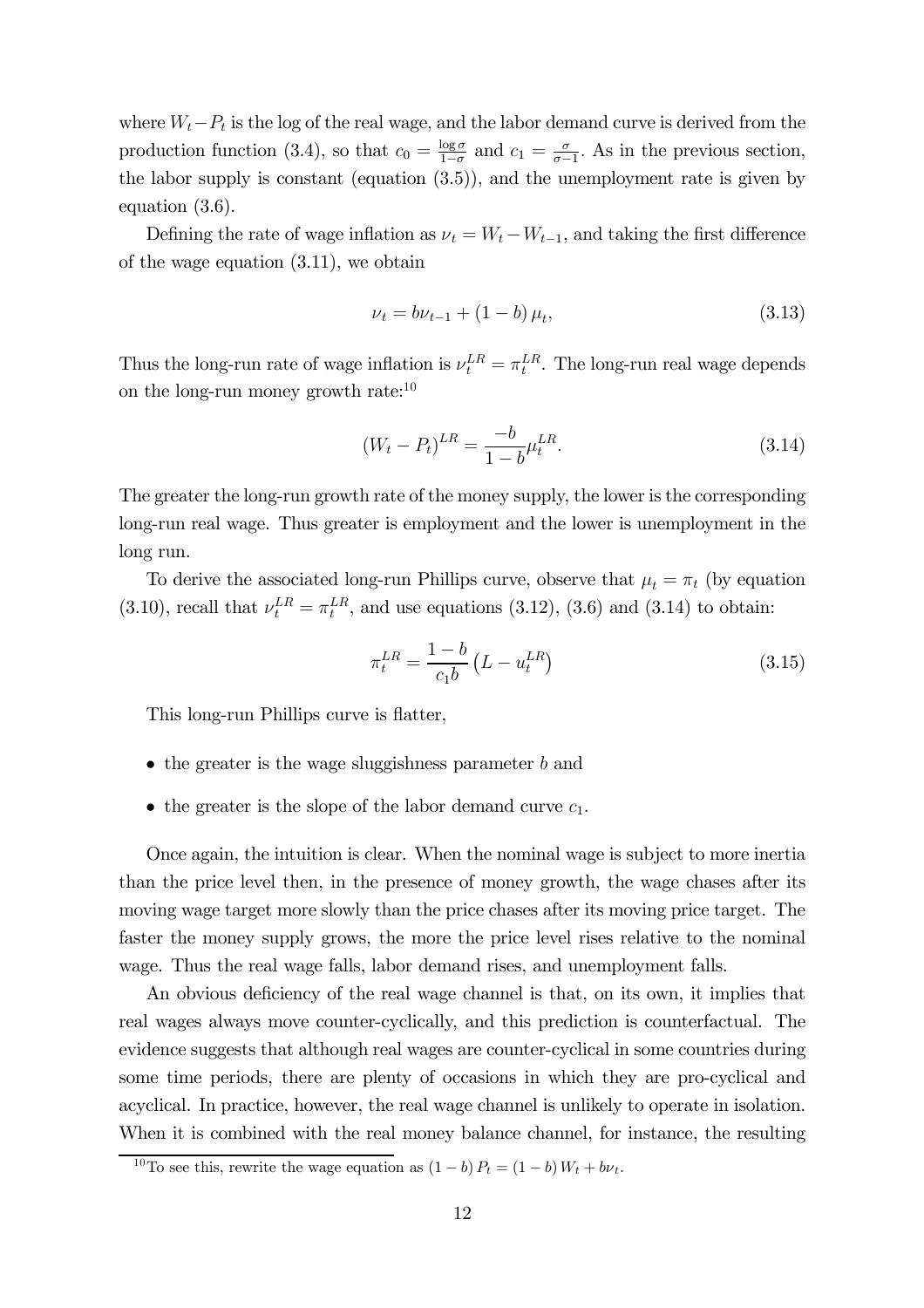real wages are no longer necessarily counter-cyclical, as shown below.11 Furthermore, it is well to keep in mind that, in practice, the real wage moves in response to many determinants, of which the money supply is only one. Thus an inverse relation between the real wage and money growth may coexist with pro-cyclical real wage behavior.

#### 3.3. Model 3: Both Channels

Our final macro model is concerned with the interplay between the two channels above, which turns out to have interesting implications for the long-run inflationunemployment tradeoff. For this purpose, we consider a model in which there is lagged adjustment in both wages and prices. Specifically, let the money growth rate be given by equation  $(3.1)$ , the price equation by  $(3.2)$ , the wage equation by  $(3.11)$ , labor supply by  $(3.5)$ , and unemployment by  $(3.6)$ :

$$
\Delta M_t \equiv \mu_t = g + \psi \mu_{t-1} + \varepsilon_t,
$$
  
\n
$$
W_t = bW_{t-1} + (1 - b) M_t,
$$
  
\n
$$
P_t = aP_{t-1} + (1 - a) M_t,
$$
  
\n
$$
L_t = L,
$$
  
\n
$$
u_t = L - N_t,
$$

where the price-, wage-, and money-sluggishness parameters are positive and less than one  $(0 < a, b, \psi < 1)$ .

Furthermore, to enable both channels to operate, we extend the labor demand equation to allow employment to depend on both the real wage  $(w_t \equiv W_t - P_t)$  and real money balances  $(M_t - P_t)^{12}$ :

$$
N_t = c_0 - c_1 w_t + \frac{1}{\sigma} (M_t - P_t), \qquad (3.16)
$$

where the parameters  $c_0, c_1$  and  $\sigma$  are positive.

To derive the inflation-unemployment tradeoff in this setting, we first obtain the stochastic process for the real wage by subtracting the price equation (3.2) from the wage equation (3.11):

$$
w_t = (a+b) w_{t-1} - abw_{t-2} - (b-a) \mu_t, \tag{3.17}
$$

 $11$ The reason is that the impulse-response function of the real wage to money growth shocks need not be monotonic.

 $12$ The underlying assumption now is that changes in product demand (initiated by changes in real money balances) can influence the position of the labor demand function. Lindbeck and Snower (1994), for example, describe various microfounded channels whereby product demand changes can affect the labor demand function in the long run.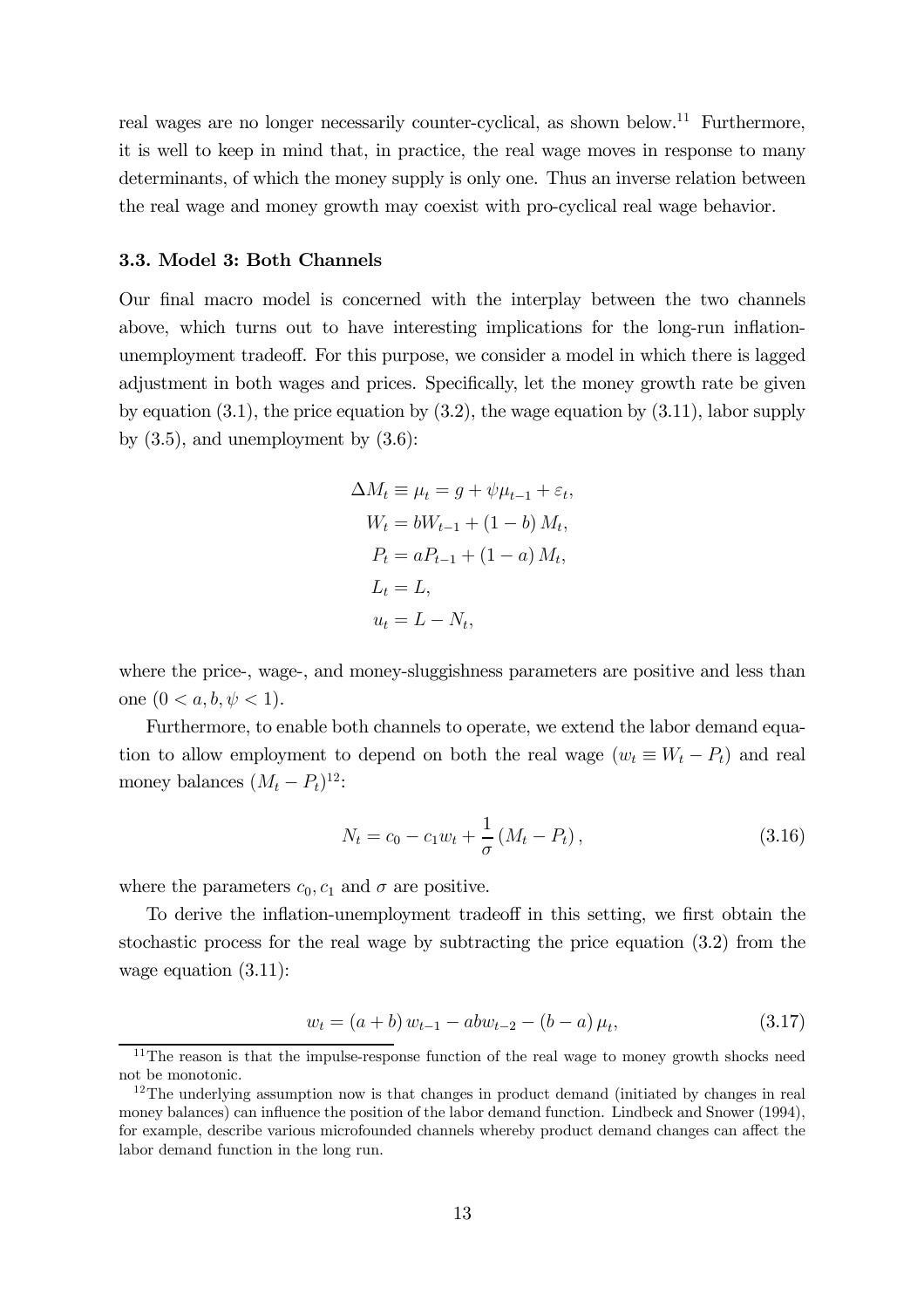Next, note that the price equation (3.2) can be rewritten in terms of the real money balances:13

$$
(M_t - P_t) = a (M_{t-1} - P_{t-1}) + a\mu_t.
$$
\n(3.18)

Substitute equation (3.17) and (3.18) into the labor demand equation (3.16) to find how employment depends on its past values and money growth:

$$
N_t = (a+b) N_{t-1} - abN_{t-2} + \left[c_1 (b-a) + \frac{a}{\sigma} (1-b)\right] \mu_t + \frac{ab}{\sigma} \varepsilon_t.
$$
 (3.19)

Finally, by manipulation of equations (3.6) and (3.19) gives the following stochastic process for the unemployment rate:

$$
u_t = (a+b) u_{t-1} - abu_{t-2} + (1-a) (1-b) L - \left[c_1 (b-a) + \frac{a}{\sigma} (1-b)\right] \mu_t - \frac{ab}{\sigma} \varepsilon_t, (3.20)
$$

Thus the long-run unemployment rate is

$$
u_t^{LR} = L - \left[ \frac{\sigma c_1 (b - a) + a (1 - b)}{\sigma (1 - a) (1 - b)} \right] \mu_t^{LR},
$$
\n(3.21)

and the associated long-run Phillips curve  $is^{14}$ 

$$
\pi_t^{LR} = \frac{\sigma (1-a) (1-b)}{\sigma c_1 (b-a) + a (1-b)} (L - u_t^{LR}).
$$
\n(3.22)

It can be shown that

- The greater the wage sluggishness parameter b, the flatter is the long-run Phillips  $curve<sup>15</sup>$  The more sluggish is the nominal wage, the more will a given change in money growth reduce the real wage and thereby raise employment (ceteris paribus). Thus the greater will be the reduction in unemployment relative to the rise in inflation.
- The greater is the price sluggishness parameter  $a$ , the flatter is the long-run  $^{13}$ By equation  $(3.2)$ ,

$$
P_t = aP_{t-1} + (1 - a) M_t \Rightarrow (M_t - P_t) = aM_t - aP_{t-1}
$$

$$
(M_t - P_t) = aM_t - aP_{t-1} + aM_{t-1} - aM_{t-1} = a(M_{t-1} - P_{t-1}) + a\mu_t.
$$

<sup>14</sup>Note that, in the context of this model,  $b > a$  (more wage sluggishness than price sluggishness) is a sufficient condition for the Phillips curve to be downward-sloping. In this case, the money balance and real wage channels reinforce one another: an increase in money growth not only raises real money balances, but it also reduces the real wage (since the nominal wage responds less than the price level). But if  $b < a$ , the Phillips curve is still downward-sloping provided that  $\sigma c_1 < \frac{a(1-b)}{(a-b)}$ .

<sup>15</sup>To see this, let the slope (in absolute value) of the long-run Phillips curve be denoted by  $\xi =$  $\frac{\partial \pi_k^{LR}}{\partial u_l^{LR}} = \frac{\sigma(1-a)(1-b)}{\sigma c_1(b-a)+a(1-b)}$ . Then observe that  $\frac{\partial \xi}{\partial b} = -\frac{\sigma^2 c_1(1-a)^2}{(\sigma c_1(b-a)+a(1-b))^2} < 0$ .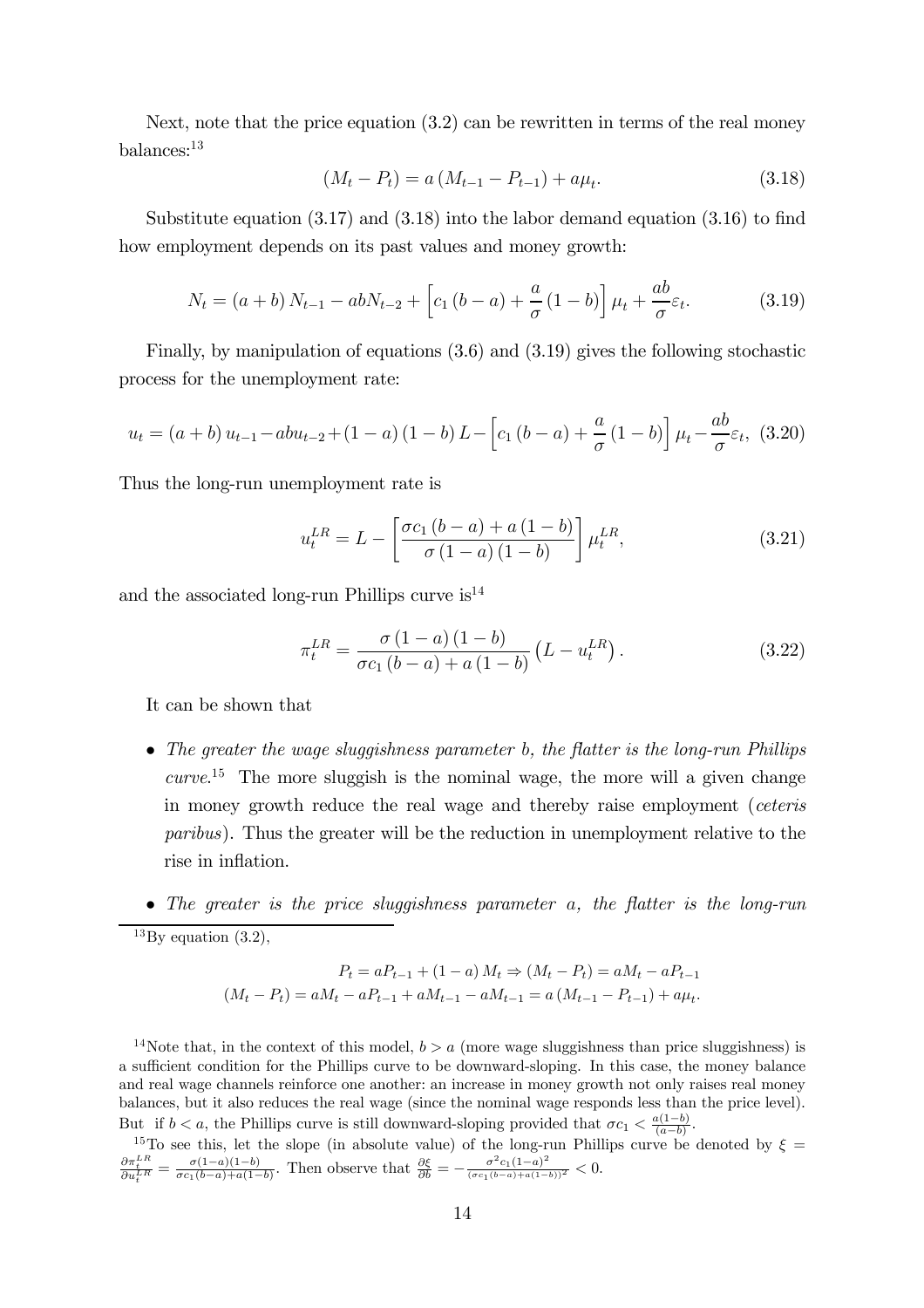Phillips curve, provided that the real money balance channel dominates the real *wage channel*, i.e. when  $1/\sigma > c_1$  in the employment equation (3.16).<sup>16</sup> The more sluggish is the price level, the more will a given change in money growth raise real money balances as well as the real wage *(ceteris paribus)*. Then, if the money balance channel dominates the real wage channel, the greater will be the rise in employment, and therefore the greater the fall in unemployment relative to the increase in inflation $17$ .

• If the money balance channel dominates the real wage channel, then the wage sluggishness and price sluggishness are complementary in their influence in making the long-run Phillips curve flatter. In particular,  $^{18}$ 

$$
\frac{\partial^2 \xi}{\partial b \partial a} = \frac{2\sigma^2 c_1 (1-a) (1-b) (1-\sigma c_1)}{\left[\sigma c_1 (b-a) + a (1-b)\right]^3} > 0 \text{ if } \sigma c_1 < 1.
$$

Although the theoretical models above provides a rationale for a long-run inflationunemployment tradeoff, they are far too simple to guide us in assessing the effects of monetary shocks in the real world. Accordingly, we now turn to our empirical investigation of the inflation-unemployment tradeoff in the EU.

#### 4. The Empirical Model

Our estimated dynamic structural model comprises a system of real and nominal equations and covers a panel of eleven EU countries.<sup>19</sup> The real equations include employment, labor force, capital, and output equations, and describe the responses of these variables to relative nominal magnitudes, real money balances and real wages. These relative nominal magnitudes, in turn, are influenced by monetary shocks, as described in the nominal equations, consisting of a wage and price equation. Simulating this model, we will then derive the implied long-run relation between inflation and unemployment in the EU.

We use annual data, defined in Table 1. The data sources are the OECD and Datastream. Our sample period of analysis is 1977-1998, due to data limitations.<sup>20</sup>

<sup>16</sup>Observe that  $\frac{\partial \xi}{\partial a} = \frac{-\sigma(1-\sigma c_1)(1-b)^2}{[c_1(b-a)+ae(1-b)]^2}$  < 0 if  $\sigma c_1$  < 1.

<sup>17</sup>Conversely, if  $\sigma c_1 > 1$ , increased price sluggishness makes the Phillips curve steeper:  $\frac{\partial \xi}{\partial a} > 0$ .<br><sup>18</sup>On the other hand, if the real wage channel dominates, then wage sluggishness and price sluggish-

<sup>20</sup>There are two restrictions on our sample period: (1) 1977 is the first year in which information on French money supply is available from the sources above; and (2) national time series for money supply in the Euro area stopped in 1998, just before the introduction of EMU.

ness are substitutes  $\left(\frac{\partial^2 \xi}{\partial b \partial a} < 0, \sigma c_1 > 1\right)$ .

<sup>&</sup>lt;sup>19</sup> Austria, Belgium, Denmark, Germany, Finland, France, Italy, Netherlands, Spain, Sweden and the United Kingdom. Due to lack of data, Greece, Ireland, Luxembourg and Portugal are excluded from the analysis.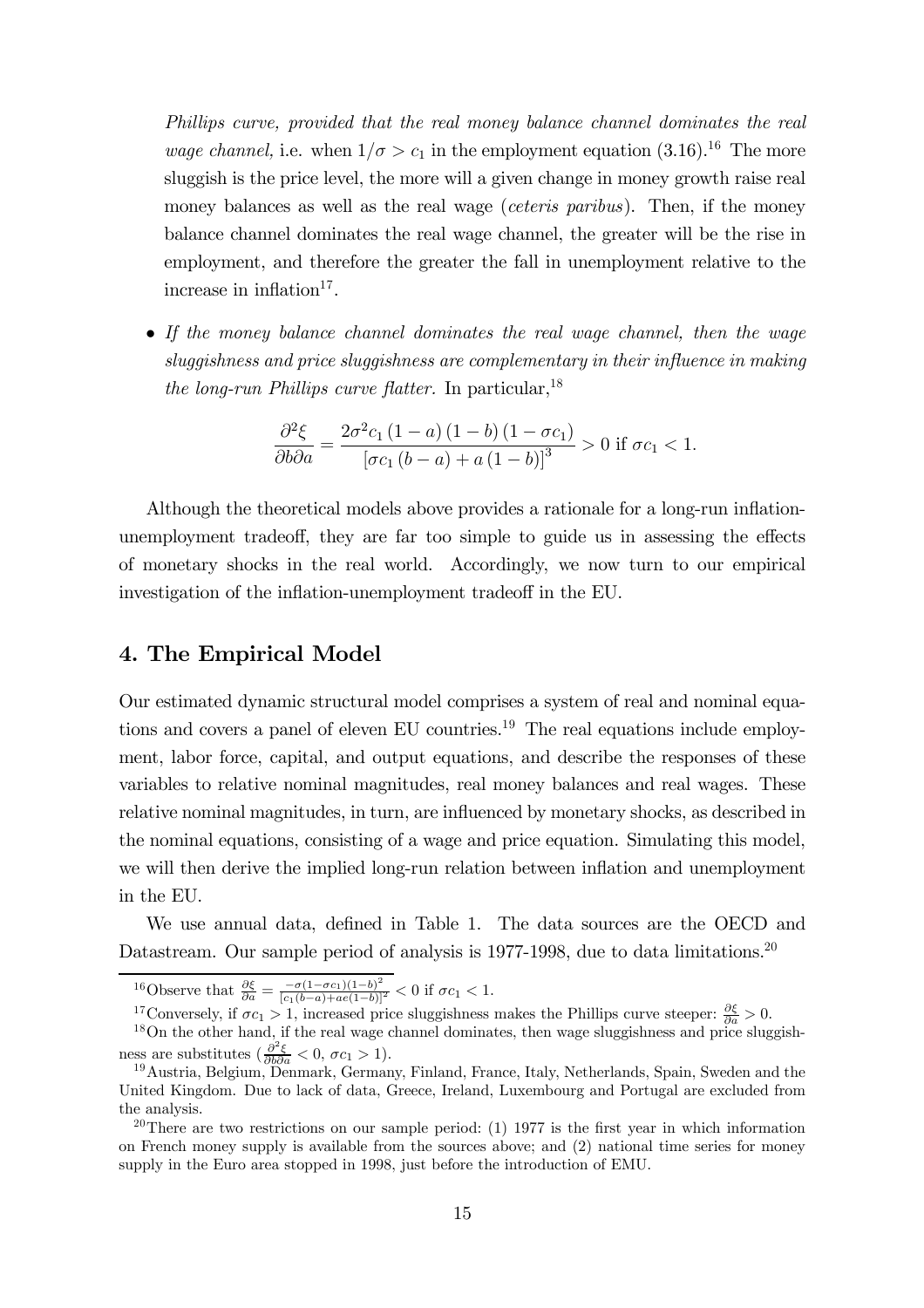|                                                                                              | Table 1: Definitions of variables.                                  |          |                                 |  |  |  |  |
|----------------------------------------------------------------------------------------------|---------------------------------------------------------------------|----------|---------------------------------|--|--|--|--|
| $M_t$                                                                                        | money supply $(M3)$                                                 |          | $N_t$ employment                |  |  |  |  |
| $P_t$                                                                                        | price level (GDP deflator)                                          | $L_t$    | labor supply                    |  |  |  |  |
| $W_t$                                                                                        | nominal wages                                                       | $u_t$    | unemployment rate $(L_t - N_t)$ |  |  |  |  |
| $w_t$                                                                                        | real wage $(W_t - P_t)$                                             | $b_t$    | real social security benefits   |  |  |  |  |
| $m_t$                                                                                        | real money balances $(M_t - P_t)$                                   | $O_t$    | real oil prices                 |  |  |  |  |
| $\theta_t$                                                                                   | real labor productivity                                             | $\tau_t$ | indirect taxes as a $\%$ of GDP |  |  |  |  |
| $y_t$                                                                                        | real GDP                                                            | $Z_t$    | working age population          |  |  |  |  |
| $k_t$                                                                                        | real capital stock                                                  | $t_{i}$  | linear time trend               |  |  |  |  |
| $c_{t}$                                                                                      | competitiveness defined as log (import prices) - log (GDP deflator) |          |                                 |  |  |  |  |
| All variables are in logs except for the unemployment rate $u_t$ and the tax rate $\tau_t$ . |                                                                     |          |                                 |  |  |  |  |
|                                                                                              | Source: OECD and datastream.                                        |          |                                 |  |  |  |  |

In order to derive a long-run Phillips relation generated through frictional growth, we seek a convincing characterization of both the long run equilibrium and the temporal adjustment processes leading to it. Since this requires an ample number of observations, we use pooled estimation. Therefore, we have 242 observations (11 countries times 22 observations per country). The pooling of observations on a cross section of countries over several time periods can increase the efficiency of econometric estimates.<sup>21</sup> In our estimated system of equations, differences in economic behavior are depicted solely through fixed effects; i.e. differing constants in the estimated equations, while the coefficients for the endogenous regressors and exogenous variables are taken to be identical across countries.

#### 4.1. Panel Unit Root Tests

In recent years, dynamic panel data and nonstationary panel time series models have attracted a lot of attention. As a result, the study of the asymptotics of macro panels with large  $N$  (number of units, e.g. countries) and large  $T$  (length of the time series) has become the focus of panel data econometrics.<sup>22</sup> In order to check if it is appropriate to use stationary panel data estimation techniques, we conduct a series of unit root tests. Although testing for unit roots in panels is recent,  $2<sup>3</sup>$  it is generally accepted that the use of pooled cross-section and time series data can generate more powerful unit root tests.

In our empirical work we employ the simple statistic proposed by Maddala and Wu

 $21$ The advantages of using panel data sets for economic research are numerous and well documented in the literature. See, for example, Hsiao (1986) and Baltagi (1995) for a detailed exposition of stationary panel data estimation.

 $^{22}$ Baneriee (1999) and Baltagi and Kao (2000), and Smith (2000) provide an overview of the above topics and survey the developments in this technical and rapidly growing literature.

<sup>&</sup>lt;sup>23</sup>See, for example, Levin and Lin (LL) (1993), Im, Pesaran and Shin (2003), Harris and Tzavalis (1999), Maddala and Wu (1999). Note that the asymptotic properties of tests and estimators proposed for nonstationary panels depend on how  $N$  (the number of cross-section units) and  $T$  (the length of the time series) tend to infinity, see Phillips and Moon (1999).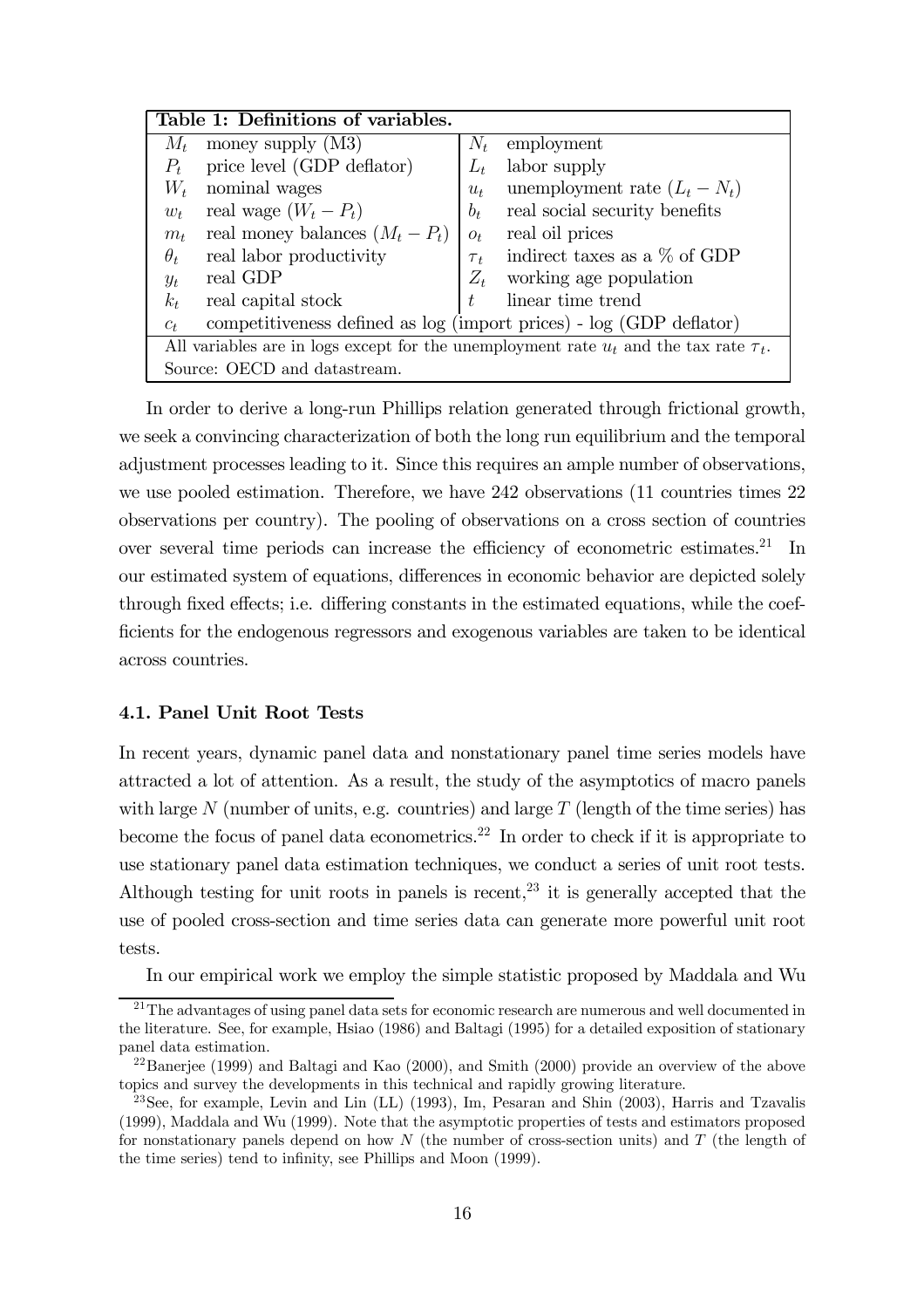(1999) to test for panel unit roots. This is an exact nonparametric test based on Fisher (1932):

$$
\lambda = -2 \sum_{i=1}^{N} \ln \Pi_i \sim \chi^2 \left( 2N \right),\tag{4.1}
$$

where  $\Pi_i$  is the probability value of the ADF unit root test for the *i*th unit (country). The Fisher test has several attractive features. First, since it combines the significance of N different independent unit root statistics, it does not restrict the autoregressive parameter to be homogeneous across i under the alternative of stationarity. Second, the choice of the lag length and of the inclusion of a time trend in the individual ADF regressions can be determined separately for each country. Third, the sample sizes of the individual ADF tests can differ according to data availability for each cross-section. Finally, it should be noted that the Fisher statistic can be used with any type of unit root test. Maddala and Wu (1999), using Monte Carlo simulations, conclude that the Fisher test outperforms both the Levin and Lin  $(1993)^{24}$  and the Im, Pesaran and Shin  $(2003)$  tests.<sup>25</sup>

Table 2 reports the Fisher statistics for all the variables used in our structural equations. The null hypothesis is that the time series has been generated by an  $I(1)$ stochastic process, and the test follows a chi-square distribution with 22 degrees of freedom (the 5% critical value is approximately 34). Note that all the panel unit root test statistics are greater than the critical value, so the null of a unit root can be rejected at the 5% significance level. Thus we canproceed with stationary panel data estimation techniques.

| Table 2: Panel Unit Root Tests.                    |                                                                        |                                                          |                               |  |  |                                                |  |  |
|----------------------------------------------------|------------------------------------------------------------------------|----------------------------------------------------------|-------------------------------|--|--|------------------------------------------------|--|--|
|                                                    |                                                                        | $\lambda (y_{it}) = 42.88$                               | $\lambda(o_{it}) = 42.67$     |  |  | $= 38.28$<br>$\lambda(m_{it})$                 |  |  |
|                                                    |                                                                        | $\lambda (k_{it}) = 41.19 \mid \lambda (c_{it}) = 46.79$ |                               |  |  | $\lambda (\Delta P_{it})$ = 36.26              |  |  |
|                                                    |                                                                        | $\lambda (N_{it}) = 36.10$                               | $\lambda (Z_{it}) = 40.57$    |  |  | $\lambda (\Delta W_{it}) = 62.31$              |  |  |
|                                                    |                                                                        | $\lambda(L_{it}) = 35.12 \mid \lambda(b_{it}) = 91.45$   |                               |  |  | $\lambda \left( \Delta M_{it} \right) = 47.44$ |  |  |
|                                                    |                                                                        | $\lambda(w_{it}) = 159.79$                               | $\lambda (\tau_{it}) = 46.24$ |  |  | $\lambda (W - M_{it}) = 35.70$                 |  |  |
|                                                    | Notes: $\lambda(\cdot)$ is the test proposed by Maddala and Wu (1999). |                                                          |                               |  |  |                                                |  |  |
| The test follows a chi-square $(22)$ distribution. |                                                                        |                                                          |                               |  |  |                                                |  |  |
|                                                    | The 5% critical value is approximately 34.                             |                                                          |                               |  |  |                                                |  |  |

 $24$ See also Levin, Lin and Chu  $(2002)$ .

<sup>&</sup>lt;sup>25</sup>LL proposed asymptotic panel unit root tests which are based on pooled regressions. The major criticism against the LL tests is that, under the alternative of stationarity, the autoregressive coefficient is the same across all units (i.e.  $H_1: \rho_1 = \rho_2 = ... = \rho_N = \rho < 0$ ).

This restrictive assumption is relaxed in the asymptotic test proposed by Im, Pesaran and Shin (IPS) (2003). Like the Fisher test, and in contrast to the LL tests, the IPS test is based on the individual ADF regressions for each of the N cross-section units. While the Fisher test uses the probability values of the individual ADF tests, the IPS uses their test statistics. Compared to the Fisher test, the disadvantage of the IPS test is that it implicitly assumes the same  $T$  for all countries and the same lag length for all the individual ADF regressions.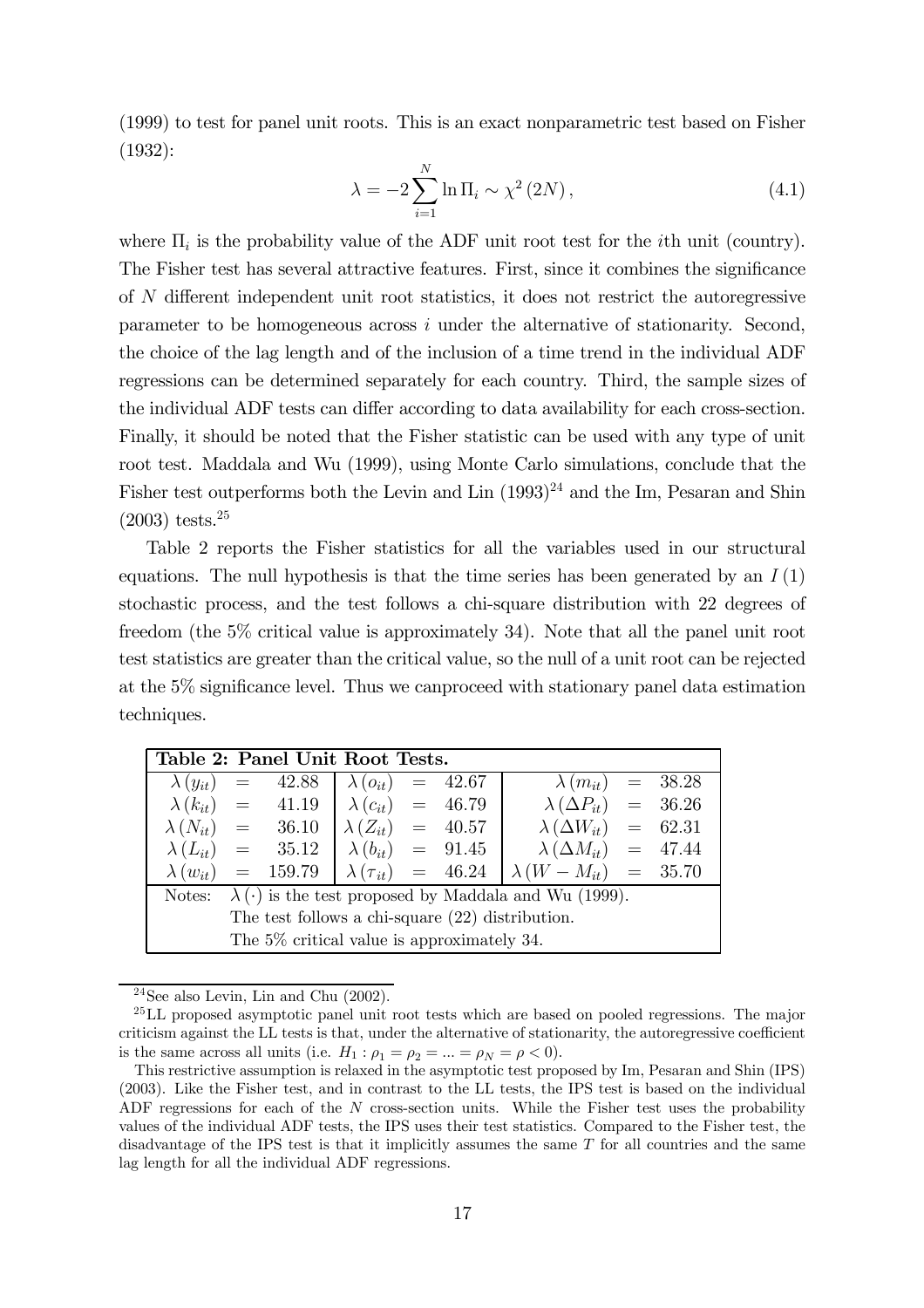#### 4.2. Estimation of stationary dynamic panel data models

We estimate the short-run and long-run parameters of behavioral relationships by using dynamic panel data models, i.e. models characterized by the presence of lagged dependent variables among the regressors, such  $as^{26}$ 

$$
y_{it} = \alpha y_{i,t-1} + \beta' x_{it} + \varepsilon_{it},\tag{4.2}
$$

where  $\alpha$  is a scalar,  $\beta$  is a  $K \times 1$  vector of constants, and  $x_{it}$  is a  $K \times 1$  vector of explanatory variables. The disturbances are assumed to follow a one-way error component  $\text{model}^{27}$ 

$$
\varepsilon_{it} = \mu_i + \nu_{it}, \ i = 1, ..., N, \ t = 1, ..., T,
$$
\n(4.3)

where  $\nu_{it} \sim iid (0, \sigma_{\nu}^2)$  with  $Cov (\varepsilon_{it}, \varepsilon_{jt})=0$ , for  $i \neq j$ . The scalar  $\mu_i$  represents the effects that are specific to the ith unit and are assumed to remain constant over time. In this case, equations (4.2)-(4.3) give the fixed-effects (FE) model: slope coefficients and variances are identical across groups and only intercepts are allowed to vary. Note that the FE estimator<sup>28</sup> is the most common estimator for dynamic panels. In homogenous dynamic panels (i.e. models with constant slopes:  $\alpha_i = \alpha$ , and  $\beta_i = \beta$ ) the FE estimator is consistent as  $T \to \infty$ , for fixed  $N^{29}$ 

Baltagi and Griffin (1997) use a panel data set for 18 OECD countries with annual data covering the period 1960-1990, and compare the performance of a large number of homogenous and heterogeneous estimators in the context of dynamic demand for gasoline. They find that the individual country estimates (both OLS and 2SLS) exhibit substantial variability, suggesting that "the individual country estimates are highly unstable and unreliable," and they find that pooled estimators provide more plausible estimates. Baltagi and Griffin justify the use of pooled estimators by concluding that "the efficiency gains from pooling appear to more than offset the biases due to intercountry heterogeneities".30

 $^{26}$ For expositional simplicity, we ignore higher order lags in equation (4.2).

 $27$ Again, we do not present the two-way error component model for expositional simplicity. However, we used time-specific effects  $(\lambda_t)$  in our estimations and for some of our structural equations these appear in the form of a time trend.

 $^{28}$ The fixed-effects estimator is also known as the least squares dummy variables (LSDV) estimator, or the within-group or the analysis of covariance estimator.

<sup>&</sup>lt;sup>29</sup>Kiviet (1995) showed that the bias of the FE estimator in a dynamic model of panel data has an approximation error of  $O(N^{-1}T^{-3/2})$ . Therefore, the FE estimator is consistent only as  $T \to \infty$ , while it is biased and inconsistent when  $N$  is large and T is fixed.

 $30B$ altagi and Griffin (1997) also find that "the gains from correcting for possible endogeneity in the lagged dependent variable are disappointing as the 2SLS estimators performed worse than their counterparts assuming all variables are exogenous". In particular, they note that standard pooled estimators give larger long-run elasticities (i.e. larger autoregressive parameters) than their 2SLS counterparts. Although they acknowledge the role of bias, they suspect that low autoregressive coefficients are simply due to poor instruments: "Current and lagged values of the exogenous variables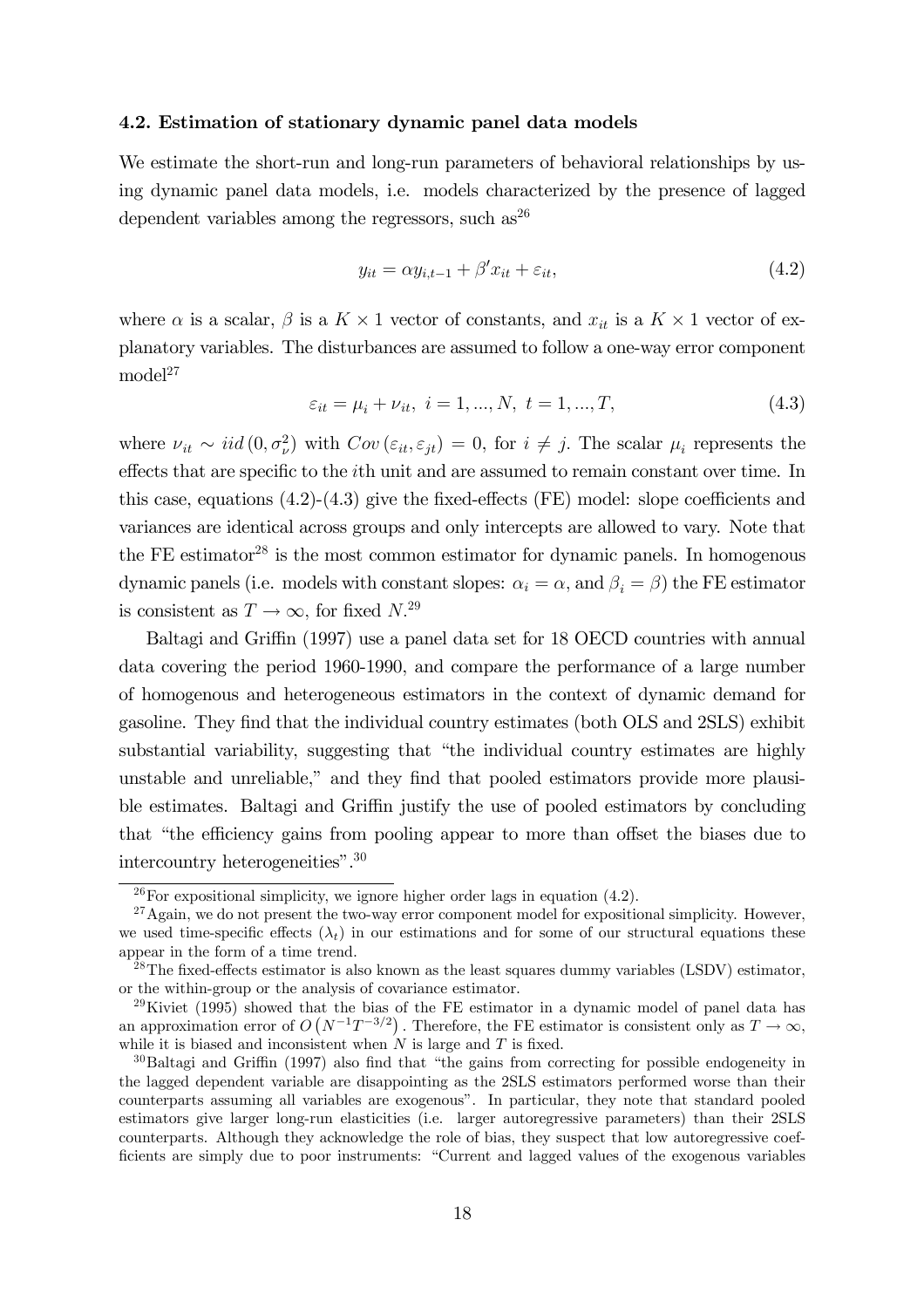In this context, we now turn to the estimation of our dynamic panel using the fixed effects estimator.

#### 4.3. The model

Our estimated system is given in Tables 3a and  $3b$ .<sup>31</sup> The nominal equations are quite standard. Wages depend negatively on unemployment and positively on productivity, social security benefits, and oil prices. Prices depend negatively on productivity and positively on the oil price and output. These nominal equations may be interpreted as a natural extension of our theoretical model to include staggered contracts of both wages and prices. Thus, in the empirical model, past nominal values affect the current wage differently from the current price. As our theory suggests, wages and prices depend on the money supply, and we impose money neutrality, so that each nominal equation is homogeneous of degree zero in all nominal variables. Specifically, we restrict the coefficient of money in each of our nominal equations to be equal to one minus the coefficients of all nominal variables on the right-hand side of that equation.<sup>32</sup> Whereas the wage equation may be interpreted as based on a wage contract equation such as the one described above, the price equation may be understood as derived from a labor demand function substituted into a product market equilibrium condition.<sup>33</sup>

produce instruments that do not closely explain the lagged dependent variable."

<sup>31</sup>Country-specific coefficients and misspecification tests are available upon request.

<sup>&</sup>lt;sup>32</sup>For example, consider the price equation in Table 3a:  $P_t = a_0 + a_1 P_{t-1} + a_2 P_{t-2} + (1 - a_1 - a_2) W_t +$  $\beta' x_t$ , where  $\beta'$  is a row vector of parameters, and  $x_t$  is a column vector of the real variables. The above can be reparameterized as  $(P_t - W_t) = a_0 + a_1 (P_{t-1} - W_{t-1}) + a_2 (P_{t-2} - W_{t-2}) - (a_1 + a_2) \Delta W_t$  $a_2\Delta W_{t-1} + \beta' x_t.$ 

Clearly, the above price equation is homogeneous of degree zero in  $W_t$ ,  $P_t$ ,  $P_{t-1}$ . The analogous restriction has been imposed on the wage equation in Table 3a.

<sup>&</sup>lt;sup>33</sup>Thus the price equation is distinct from the labor demand equation, given below.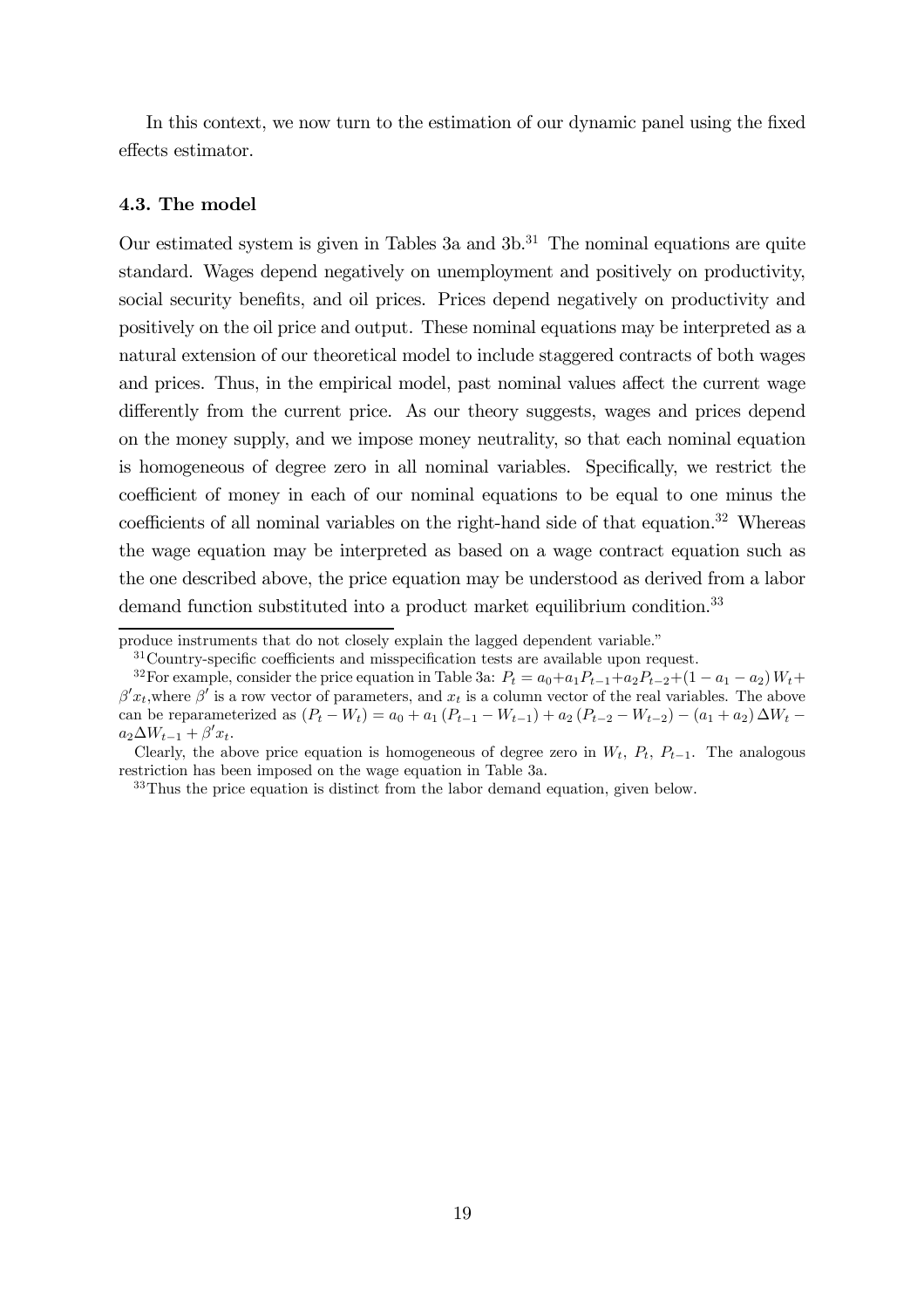| Table 3a: EU model, 1977-1998.                                                               |         |                                           |                           |            |         |              |                           |         |  |
|----------------------------------------------------------------------------------------------|---------|-------------------------------------------|---------------------------|------------|---------|--------------|---------------------------|---------|--|
|                                                                                              |         |                                           |                           |            |         |              |                           |         |  |
| Dependent variable: $W_t$                                                                    |         |                                           | Dependent variable: $P_t$ |            |         |              | Dependent variable: $L_t$ |         |  |
|                                                                                              | coef.   | std. e.                                   |                           | coef.      | std. e. |              | coef.                     | std. e. |  |
| $W_{t-1}$                                                                                    | 1.02    | 0.050                                     | $P_{t-1}$                 | 1.13       | 0.068   | $L_{t-1}$    | 0.82                      | 0.055   |  |
| $W_{t-2}$                                                                                    | $-0.17$ | 0.049                                     | $P_{t-2}$                 | $-0.34$    | 0.054   | $L_{t-2}$    | $-0.17$                   | 0.047   |  |
| $P_t$                                                                                        | 0.87    | 0.063                                     |                           | $W_t$ 0.21 | $(*)$   | $w_t$        | 0.025                     | 0.012   |  |
| $P_{t-1}$                                                                                    | $-0.74$ | 0.065                                     | $\theta_t$                | $-0.27$    | 0.027   | $\Delta w_t$ | $-0.43$                   | 0.051   |  |
| $M_t$                                                                                        | 0.01    | $(*)$                                     | $O_t$                     | 0.004      | 0.002   | $u_t$        | $-0.21$                   | 0.035   |  |
| $u_t$                                                                                        | $-0.36$ | 0.051                                     | $y_t$                     | 0.15       | 0.048   | $Z_t$        | 0.35                      | $(+)$   |  |
| $\theta_t$                                                                                   | 0.61    | 0.064                                     | $y_{t-1}$                 | $-0.11$    | 0.047   |              |                           |         |  |
| $\theta_{t-1}$                                                                               | $-0.55$ | 0.062                                     |                           |            |         |              |                           |         |  |
| $O_t$                                                                                        | 0.004   | 0.002                                     |                           |            |         |              |                           |         |  |
| $b_t$                                                                                        | 0.11    | 0.026                                     |                           |            |         |              |                           |         |  |
| $b_{t-1}$                                                                                    | $-0.15$ | 0.040                                     |                           |            |         |              |                           |         |  |
| $b_{t-2}$                                                                                    | 0.10    | 0.028                                     |                           |            |         |              |                           |         |  |
|                                                                                              |         | $\Delta$ denotes the difference operator; |                           |            |         |              |                           |         |  |
| $(*)$ restricted coefficient for no money illusion in the long-run;                          |         |                                           |                           |            |         |              |                           |         |  |
| $(+)$ coefficient restricted so that the long-run elasticity with respect to $Z_t$ is unity. |         |                                           |                           |            |         |              |                           |         |  |

Our real equations may be motivated as follows. We have a labor force and employment equations, since unemployment is the difference between these two variables.<sup>34</sup> In addition, we have a capital and output equation, since capital and labor are demanded conjointly by firms to produce output. The output and employment equations generate productivity, which influences wages and prices. These real equations are also standard. The labor force depends on the real wage, unemployment (via a discouraged worker effect), and population. We restrict the coefficient on population so that the long-run elasticity of the labor force with respect to population is unity. Employment depends negatively on the real wage and positively on productivity, competitiveness, and real money balances (which may be interpreted as playing an analogous role as real interest rates). Finally, output is produced by means of capital and labor. We impose constant returns to scale on the production function.

<sup>&</sup>lt;sup>34</sup>Specifically, the unemployment rate may be approximated as the difference between the logarithms of the labor force and employment.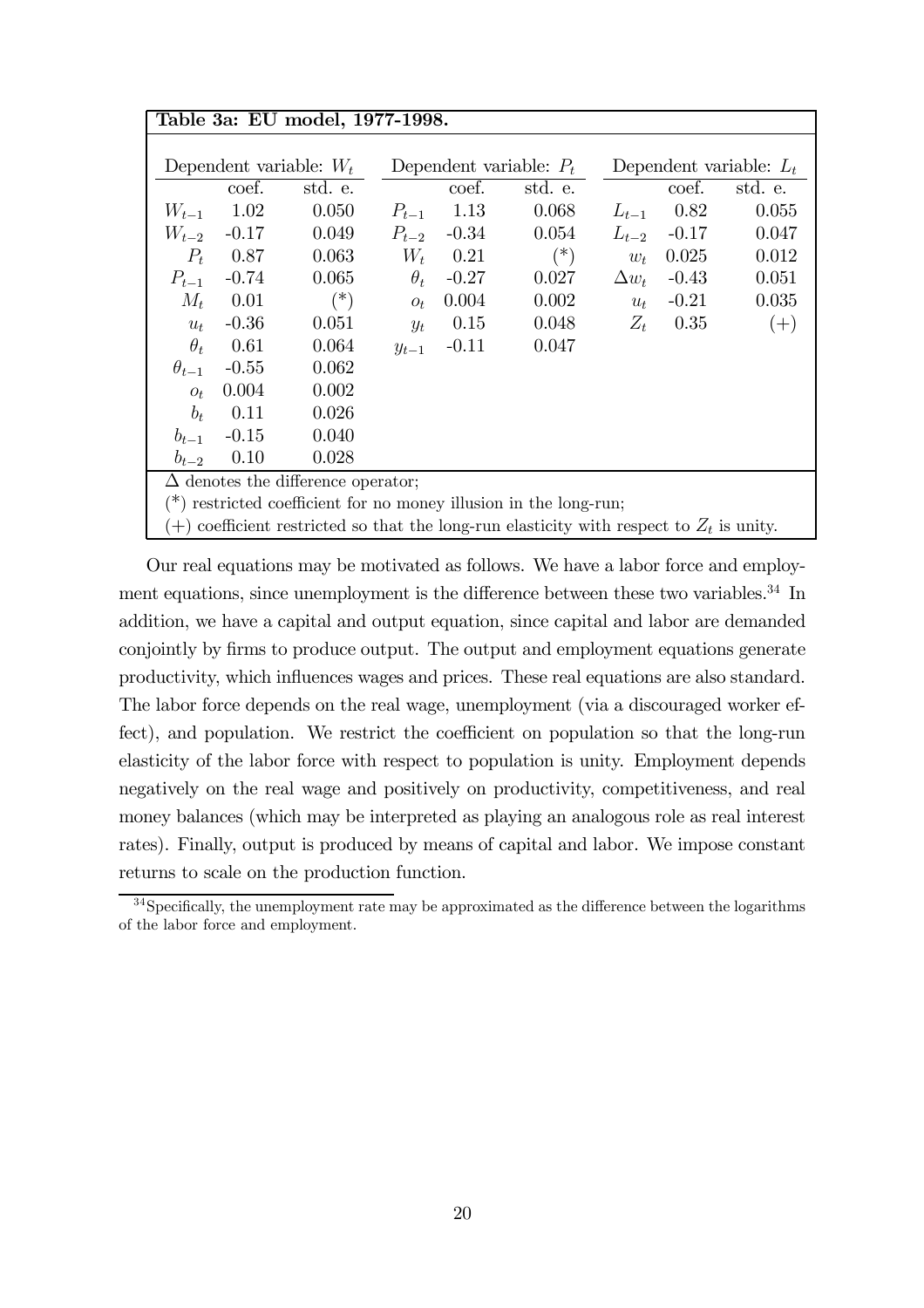| Table 3b: EU model, 1977-1998.                        |                                           |         |                           |          |         |                           |       |          |
|-------------------------------------------------------|-------------------------------------------|---------|---------------------------|----------|---------|---------------------------|-------|----------|
|                                                       |                                           |         |                           |          |         |                           |       |          |
| Dependent variable: $N_t$                             |                                           |         | Dependent variable: $k_t$ |          |         | Dependent variable: $y_t$ |       |          |
|                                                       | coef.                                     | std. e. |                           | coef.    | std. e. |                           | coef. | std. e.  |
| $N_{t-1}$                                             | 1.04                                      | 0.049   | $k_{t-1}$                 | 1.49     | 0.055   | $y_{t-1}$                 | 0.85  | 0.040    |
| $N_{t-2}$                                             | $-0.18$                                   | 0.047   | $k_{t-2}$                 | $-0.51$  | 0.054   | $N_t$                     | 0.10  | $(\ast)$ |
| $w_t$                                                 | $-0.19$                                   | 0.032   | $w_t$                     | $-0.05$  | 0.015   | $k_t$                     | 0.05  | 0.024    |
| $m_t$                                                 | 0.04                                      | 0.007   | $m_{t}$                   | 0.01     | 0.003   | $\Delta k_t$              | 0.55  | 0.121    |
| $\theta_t$                                            | $-0.72$                                   | 0.068   | $\theta_t$                | $-0.28$  | 0.030   | $t\,$                     | 0.002 | 0.0006   |
| $\theta_{t-1}$                                        | 0.82                                      | 0.065   | $\theta_{t-1}$            | 0.45     | 0.038   |                           |       |          |
| $c_t$                                                 | 0.02                                      | 0.012   | $\theta_{t-2}$            | $-0.13$  | 0.030   |                           |       |          |
|                                                       |                                           |         | $O_t$                     | $-0.003$ | 0.001   |                           |       |          |
| 0.052<br>$-0.084$<br>$\tau_t$                         |                                           |         |                           |          |         |                           |       |          |
|                                                       | $\Delta$ denotes the difference operator; |         |                           |          |         |                           |       |          |
| restricted coefficient for constant returns to scale. |                                           |         |                           |          |         |                           |       |          |

The fitted values from our estimated model track the data well, as shown in Figure 4.35

#### **Figure 4. EU unemployment and price inflation: actual and fitted values**



#### 5. Results

#### 5.1. The long-run inflation-unemployment tradeoff

To obtain the long-run inflation-unemployment tradeoff, we impose a permanent 10% increase in money growth in yesr  $t = 0$  and simulate the model forward. The absence

<sup>&</sup>lt;sup>35</sup>The aggregate unemployment rate series are computed by taking the difference between the sum of the countries' labor forces and employment levels. The aggregate measure of inflation weights yearly each individual price inflation rate by the corresponding country weight in the aggregate EU GDP, expressed in PPP. The use of this measure, available for all countries and years, guarantees country comparisons which take into account national prices and exchange rate variations.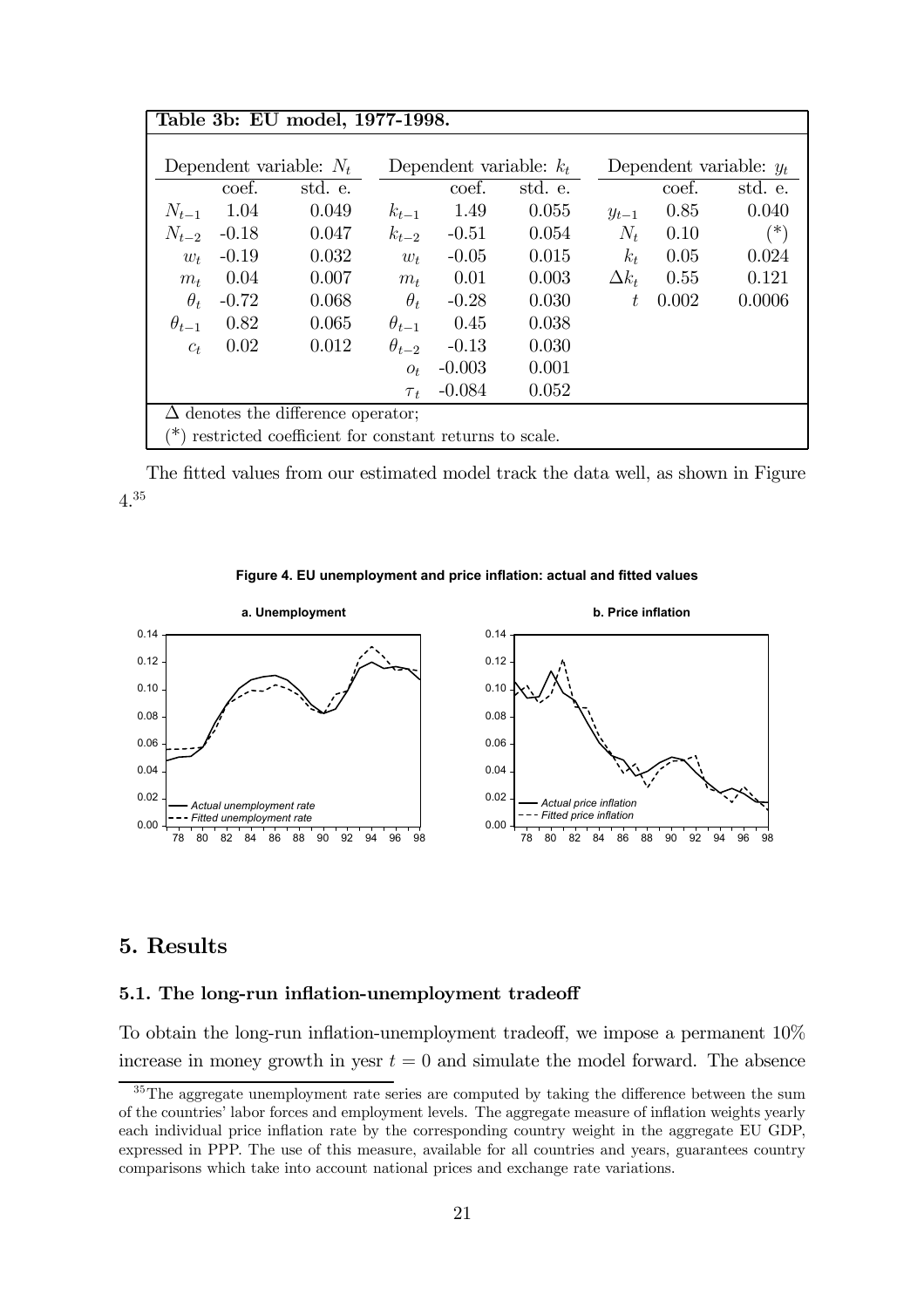of money illusion condition ensures that price inflation converges to 10%. We find that the long-run unemployment rate is reduced by 3.14 percentage points. This implies that the slope of the long-run Phillips curve is  $-3.18 \left( = \frac{10}{-3.14} \right)$ .



**Figure 5. Real effects of monetary shocks Unemployment response to a 10% permanent increase in money growth**

Since this long-run tradeoff is generated through frictional growth, let us explore how the tradeoff depends on the degree of nominal sluggishness. To assess the influence of price persistence, we reduce each of the autoregressive coefficients in the price equation by  $10\%$  and simulate the model.<sup>36</sup> The influence of wage persistence may be calculated analogously. The results are given in Table 4, which shows both the individual and joint effects of price and wage persistence.

 $(1 - 0.1a_1 - 0.1a_2) P_t = a_0 + 0.9a_1P_{t-1} + 0.9a_2P_{t-2} + (1 - a_1 - a_2)W_t + \beta' x_t.$ 

Note that the above exercise does not affect the steady-state solution of the equation and, consequently, the restriction of no money illusion is still valid.

 $36$ Note that the absence of money illusion restriction continues to hold despite the change in persistence. This can be seen by writing the price equation as  $P_t = a_0 + a_1 P_{t-1} + a_2 P_{t-2} + (1 - a_1 - a_2) W_t +$  $\beta' x_t$ , where  $x_t$  is a vector of the real variables. We reduce the autoregressive coefficients by 10% as follows: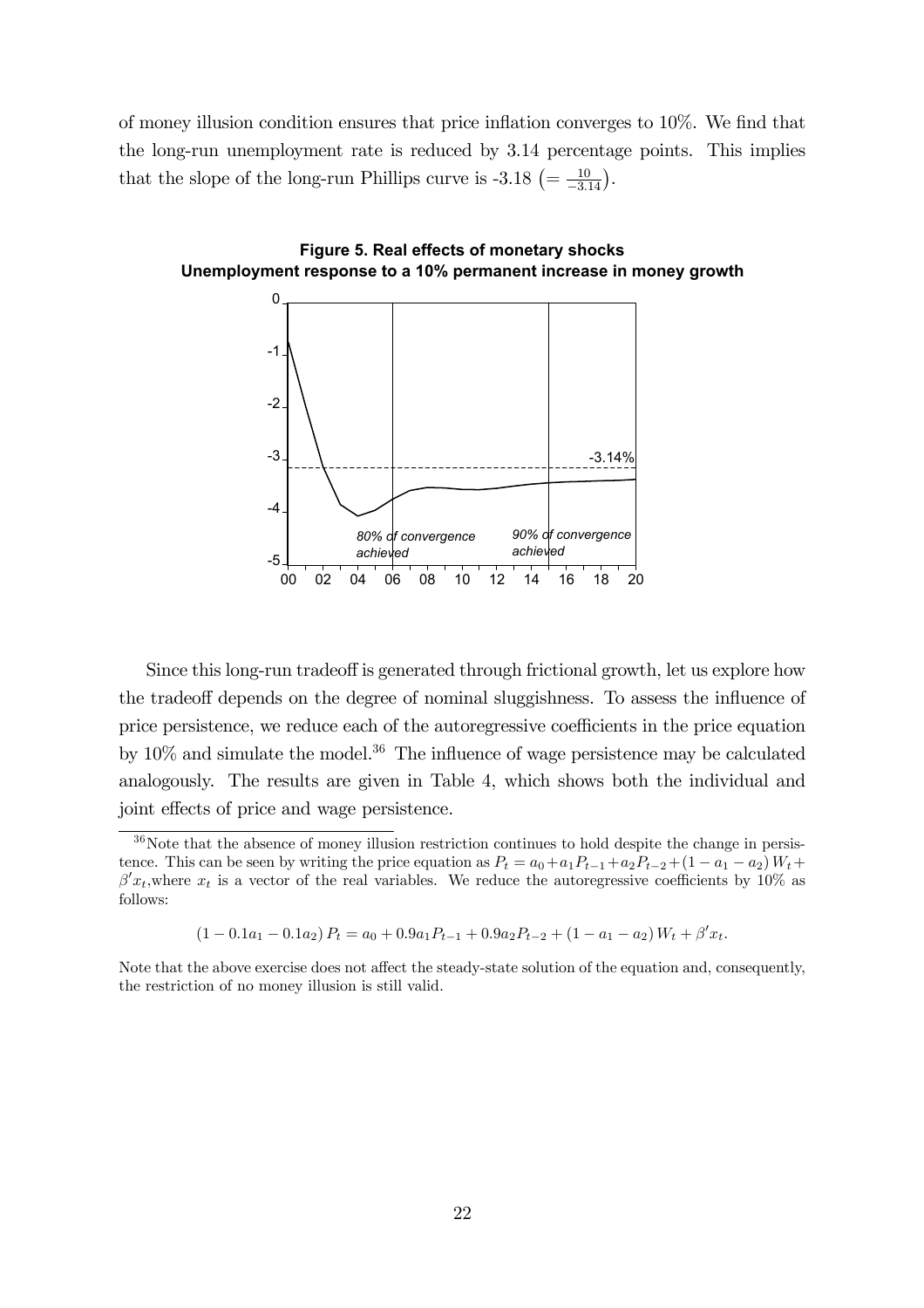| Table 4: Price-wage stickiness and the long-run PC trade-off. |                     |               |          |  |  |
|---------------------------------------------------------------|---------------------|---------------|----------|--|--|
|                                                               | $\Delta P^{lr}_{t}$ | $u^{lr}_t$    | PC slope |  |  |
| Simulated models                                              |                     |               |          |  |  |
| (1) Full persistence                                          | 10.0                | $-3.14$       | $-3.18$  |  |  |
| (2) Price persistence reduced by $10\%$                       |                     | $10.0 - 2.72$ | $-3.68$  |  |  |
| (3) Wage persistence reduced by $10\%$                        |                     | $10.0 - 1.52$ | $-6.58$  |  |  |
| (4) Price and wage persistence reduced by $10\%$              |                     | $10.0 - 1.10$ | $-9.09$  |  |  |
| Individual price effect:                                      | $(1)-(2)=0.5$       |               |          |  |  |
| Individual wage effect:                                       | $(1)-(3)=3.4$       |               |          |  |  |
| Sum of individual effects:                                    | $0.5 + 3.4 = 3.9$   |               |          |  |  |
| Joint effects:                                                | $(1)-(4)=5.9$       |               |          |  |  |

Not surprisingly, the reductions in price and wage persistence each increase the slope of the Phillips curve: the lower the degree of persistence, the closer prices and wages come to their moving targets and thus the smaller are the real effects of an increase in money growth. Note that our estimated model indicates that wage persistence plays a much stronger role than price persistence in generating the long-run inflation-unemployment tradeoff.

Furthermore, observe that the effect of a joint reduction in price and wage persistence is greater than the sum of the individual effects, as shown in the last row of Table 4. This implies that price and wage persistence are complementary in generating the long-run inflation-unemployment tradeoff.

Figure 6 describes the influence of the real rigidities (the lagged adjustment of real variables). We consider the following: an employment adjustment effect (lagged employment in the employment equation), a *labor force adjustment effect* (lagged labor force in the labor force equation), a capital stock adjustment effect (lagged capital stock in the capital stock equation), and an output adjustment effect (lagged output in the output equation). It is important to observe that these effects influence the impulseresponse functions of unemployment to a permanent money shock, but not the slope of the long-run Phillips curve. The reason is that they do not affect the steady-state levels of the real variables. The figure shows how the unemployment impulse-response function is affected by a  $10\%$  reduction in the respective autoregressive coefficients. We see that these effects are, perhaps surprisingly, quite weak. The employment adjustment effect is the strongest of the group.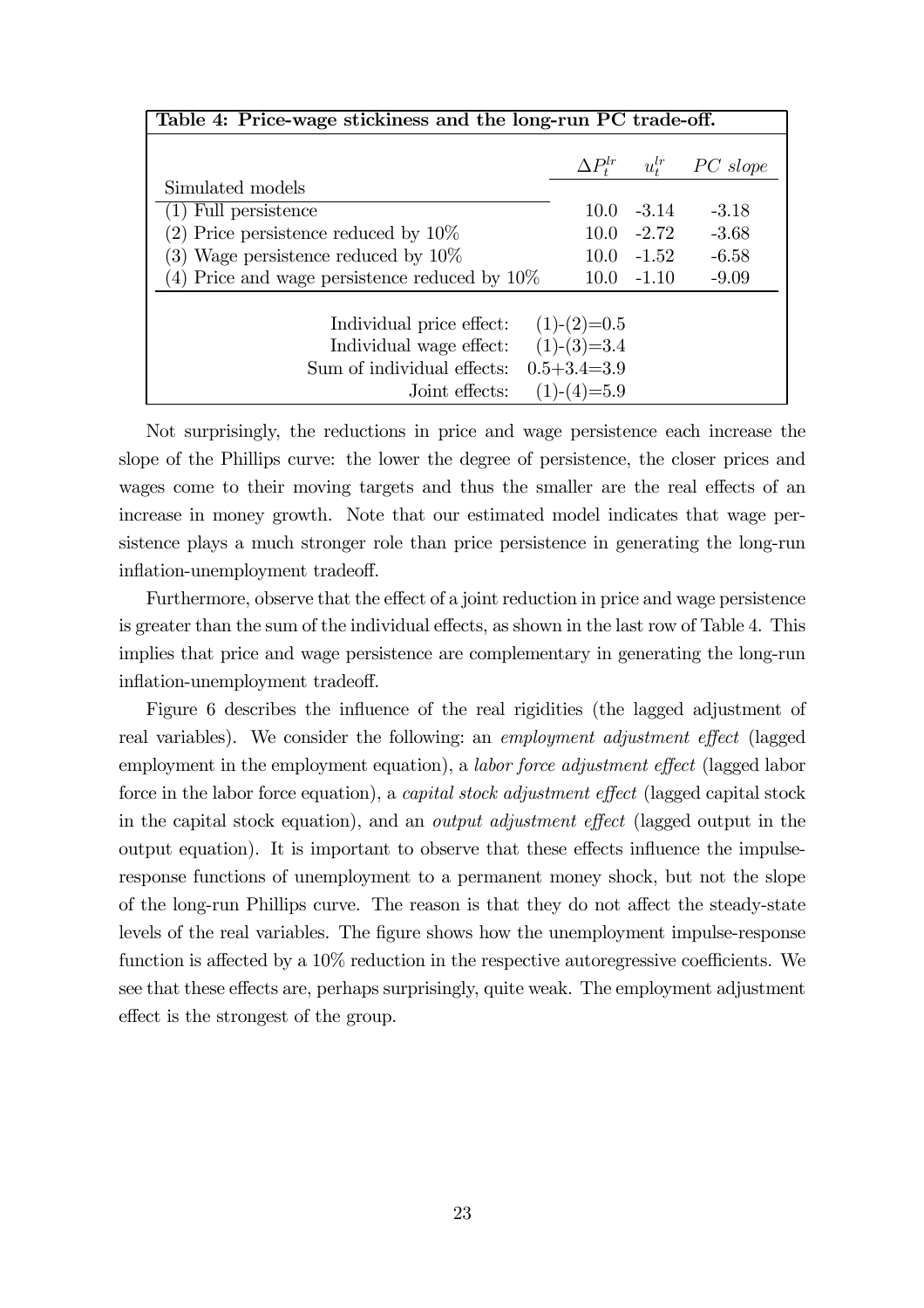

Finally, Figure 7 describes what happens to the unemployment rate over the sample period in our model when money growth is reduced by 1 and 5 percentage points in all of the EU countries. This is of course no more than a dynamic accounting exercise, since we are naturally unable to observe whether the dynamic responsiveness of nominal and real variables change in response to these changes in monetary regime.



#### **Figure 7. Changes in unemployment rates for different money growth rates**

#### 5.2. GMM estimates of a single-equation Phillips curve

Before concluding, let us compare the above estimates of the long-run inflation-unemployment tradeoff with GMM estimates of a standard hybrid single-equation Phillips curve, ob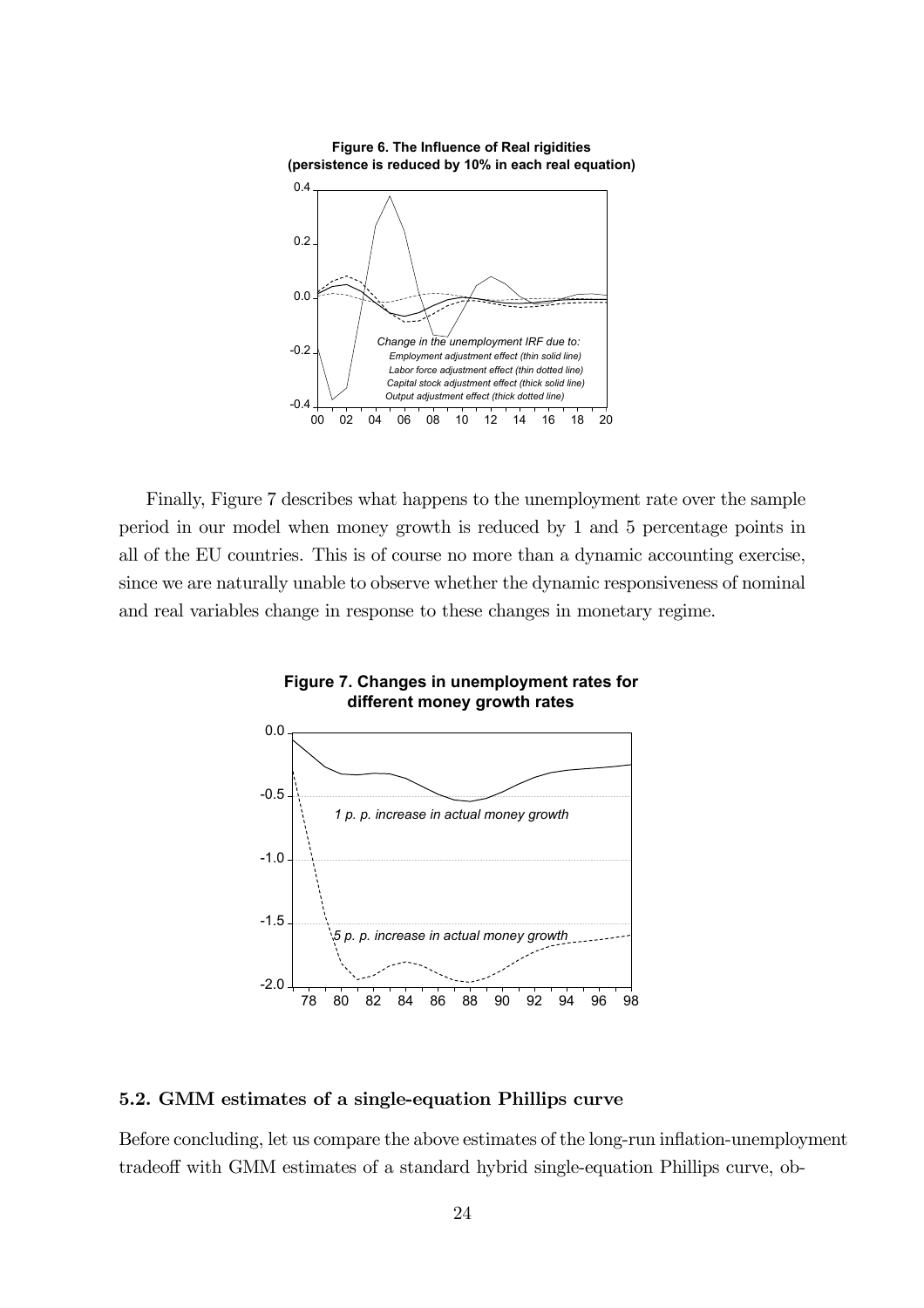tained by using aggregate annual data for the whole EU, with a sample period running from 1972.37

The main difference between this single-equation Phillips curve and the ones usually examined in the literature is that we use our variable of interest, the unemployment rate, as the driving force variable, rather than the marginal cost or the output gap.<sup>38</sup>

Table 5 presents our results for two models. In the first, both the price inflation and unemployment are instrumented; whereas in the second, the latter variable is not instrumented.39

| Table 5: Phillips curve GMM estimates. EU, 1972-2001.                                                                |         |         |                                                                                                                            |         |         |  |  |
|----------------------------------------------------------------------------------------------------------------------|---------|---------|----------------------------------------------------------------------------------------------------------------------------|---------|---------|--|--|
| Dependent variable is inflation $\pi_t$                                                                              |         |         |                                                                                                                            |         |         |  |  |
|                                                                                                                      | Model 1 |         |                                                                                                                            | Model 2 |         |  |  |
|                                                                                                                      | coef.   | std. e. |                                                                                                                            | coef.   | std. e. |  |  |
| Cnt.                                                                                                                 | 0.025   | 0.005   | Cnt                                                                                                                        | 0.024   | 0.005   |  |  |
| $\pi_{t+1}$                                                                                                          | 0.22    | 0.092   | $\pi_{t+1}$                                                                                                                | 0.24    | 0.084   |  |  |
| $\pi_{t-1}$                                                                                                          | 0.70    | 0.063   | $\pi_{t-1}$                                                                                                                | 0.69    | 0.058   |  |  |
| $u_t$                                                                                                                | $-0.25$ | 0.065   | $u_t$                                                                                                                      | $-0.24$ | 0.044   |  |  |
| $R^2$                                                                                                                | 0.95    |         | $R^2$                                                                                                                      | 0.95    |         |  |  |
| Long-run PC slope: $-3.13$                                                                                           |         |         | Long-run PC slope:                                                                                                         | $-3.43$ |         |  |  |
| Instruments: $Cnt$ , $\pi_{t-1}$ , $\pi_{t-2}$ ,<br>$u_{t-1}, u_{t-2}, o_t, \Delta\theta_t, \Delta Z_t, \Delta N_t.$ |         |         | Instruments: $Cnt$ , $\pi_{t-1}$ , $\pi_{t-2}$ ,<br>$u_t, u_{t-1}, u_{t-2}, o_t, \Delta \theta_t, \Delta Z_t, \Delta N_t.$ |         |         |  |  |
| Validity of the instruments:<br>F-test $(\pi_{t+1}) = 45.3[0.00]$<br>F-test $(u_t) = 1146[0.00]$                     |         |         | Validity of the instruments:<br>F-test $(\pi_{t+1}) = 41.3[0.00]$                                                          |         |         |  |  |
| $\chi^2$ (5) = 3.43[0.63]                                                                                            |         |         | $\chi^2(6) = 3.63[0.73]$                                                                                                   |         |         |  |  |

Observe that regardless of whether we instrument the unemployment rate, we obtain a non-vertical long-run PC slope, with a long-run trade-off very similar to the one derived from our multi-equation system. $40$  It is also worth noting that the coefficient on the lag is about three times the coefficient on the lead, suggesting that backwardlooking behavior has a stronger influence than forward-looking behavior.

<sup>&</sup>lt;sup>37</sup>Since we do not use money supply, the sample period is larger than the one used in the panel data model. It starts in 1972, since aggregate EU data starts in 1970, and ends up in 2001 (not in 1998).

<sup>38</sup>See, for example, Bårdsen, Jansen, and Nymoen (2002), Galí and Gertler (1999), Galí, Gertler and López-Salido (2001), Lindé (2002), and Rudd and Whelan (2001).

<sup>39</sup>Both regressions are well-specified, and the F-statistics show a strong correlation between the endogenous variables and the list of instruments (see Staiger and Stock (1997)). Furthermore, the chisquare test for overidentifying restrictions (J-test times the no. of observations) indicates the validity of the instruments.

 $^{40}$ It is important to emphasize, however, that - as in the rest of the literature in this area - our estimates are sensitive to the specification of the driving variables and instruments.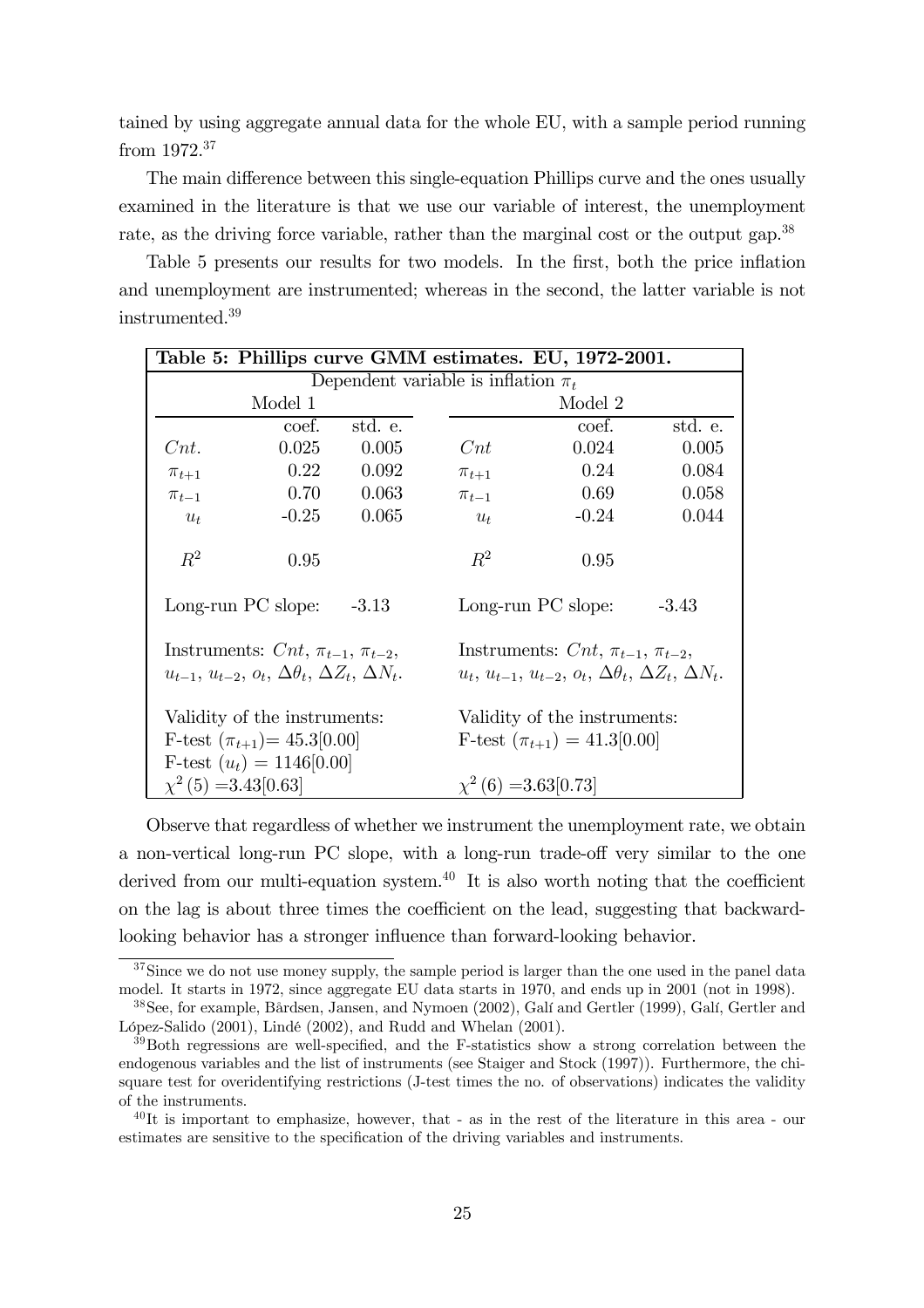#### 6. Concluding Thoughts

In this paper we have overviewed a theoretical case for a long-run inflation-unemployment tradeoff (in the presence of rational expectations, no permanent nominal rigidities, and no money illusion), and we have estimated a dynamic model (covering a panel of EU countries) and derived the implied tradeoff. Our results suggest that the tradeoff is far from vertical: a 10 percent increase in long-run money growth (equal to long-run inflation) is associated with a 3.18 percentage point fall in the EU unemployment rate. The model also implies that convergence to the long-run is very slow, and that in the interim the influence of monetary policy on unemployment is even greater.

A number of prominent contributors to the recent literature on the Phillips curve have commented that the conventional acceptance of the NAIRU or natural rate of unemployment - implying a vertical long-run Phillips curve - is a better reflection of theoretical preconceptions than empirical evidence. For example, Blanchard and Fischer (1989) state that "Most economists who came to accept the view that there was no long-run tradeoff between inflation and unemployment were more affected by a priori argument than by empirical evidence". Mankiw (2001) writes that "if one does not approach the data with a prior favoring long-run neutrality, one would not leave the data with that posterior. The data's best guess is that monetary shocks leave permanent scars on the economy". This paper shows what we find when we do not view the data with a preconceived attachment to the NAIRU.

We have also examined the role of price and wage persistence in generating the long-run Phillips curve tradeoff. We find that wage persistence plays a larger role than price persistence, but that the two forms of persistence are complementary in giving monetary policy is long-run real effects.

Our results call for a reassessment of the European macroeconomic experience. Instead of explaining the ascending swings of European unemployment over the past two decades in terms of a gradually rising European NAIRU, our analysis suggests that the gradual tightening of monetary policy over this period may have played a significant role (alongside other demand- and supply-side factors).

Our analysis does not imply, however, that monetary policy should be devoted to fine-tuning real macroeconomic activity. On the contrary, since it can take a long time for the influence of monetary policy to work itself out - and thus a long time to bring inflation under control, as we have witnessed through the 1980s and early 1990s - it is important to keep monetary policy anchored around long-run inflation objectives. What our analysis does imply is that permanent changes in monetary policy have longlasting real effects, and thus monetary policy cannot be conducted without regard to these effects.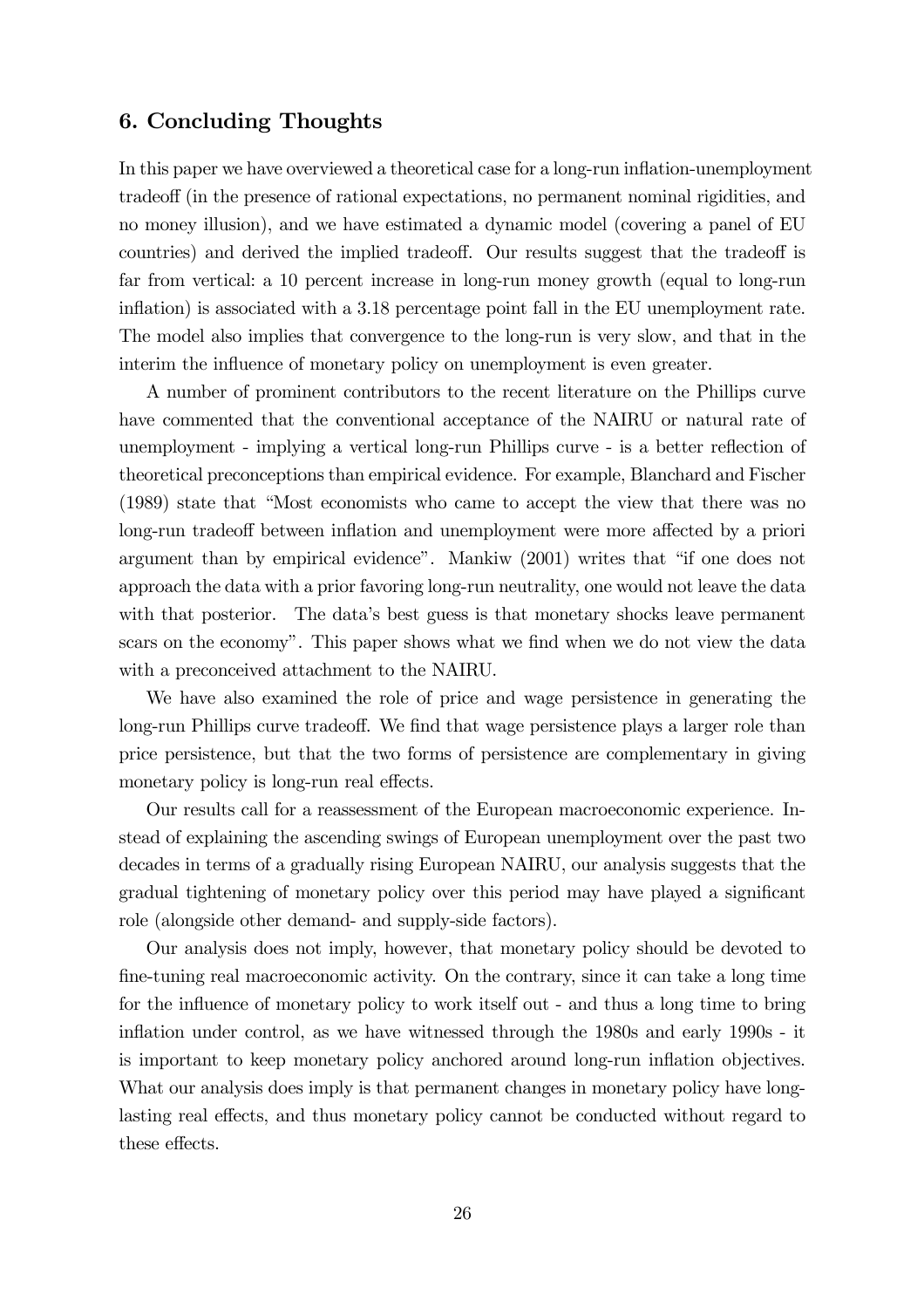Finally, our analysis also implies that the NAIRU should be removed from the tool kit of monetary policy makers. Our empirical investigation indicates that there exists no NAIRU, such that inflation rises without limit when unemployment is below the NAIRU and falls without limit when unemployment is above it. The NAIRU is conventionally understood as depending only on real phenomena (such as the generosity of unemployment benefits, degree of imperfect information and imperfect competition), whereas our analysis shows the long-run unemployment rate to depend on money growth (viz., its underlying monetary policy instruments). Thus the challenge of monetary policy is not to keep unemployment close to the NAIRU at moderate inflation rates, but to keep inflation under control in a world in which monetary policy has long-lived repercussions on real macroeconomic activity.

#### References

- [1] Ascari, G. (2000), "Optimising Agents, Staggered Wages and the Persistence of the Real Effects of Money Shocks," Economic Journal, 110, 665-686.
- [2] Ascari, G. (2001), "Price-Wage Staggering and Persistence: A Unifying Framework," mimeo.
- [3] Ascari, G. and N. Rankin (2002): "Staggered Wages and Output Dynamics under Disinflation", Journal of Economic Dynamics and Control, No. 26, 653-680.
- [4] Baltagi, B. H. (1995): Econometric Analysis of Panel Data, New York: Wiley.
- [5] Baltagi, B. H. and J. M. Griffin (1997): "Pooled estimators vs. their heterogeneous counterparts in the context of dynamic demand for gasoline", Journal of Econometrics, No. 77, 303-327.
- [6] Baltagi, B. H. and C. Kao (2000): "Nonstationary Panels, Cointegration in Panels and Dynamic Panels: A Survey", mimeo.
- [7] Banerjee A. (1999): "Panel Data Unit Roots and Cointegration: An Overview", Oxford Bulletin of Economics and Statistics, special issue, 607-629.
- [8] Bårdsen, G., E. Jansen and R. Nymoen (2002): "The Empirical (Ir)relevance of the New Keynesian Phillips Curve," Norwegian University of Science and Technology, Working Paper Series No. 21/2002.
- [9] Bernanke, B., M. Gertler and S. Gilchrist (2000): "The Financial Accelerator in a Quantitative Business Cycle Framework," in John Taylor and Michael Woodford, eds., Handbook of Macroeconomics, Amsterdam: North Holland, 2000, chapter 21.
- [10] Blanchard, O. and S. Fischer (1989): Lectures in Macroeconomics, Cambridge, Massachusetts: MIT Press.
- [11] Calvo, G.A. (1983): "Staggered Prices in a Utility-Maximizing Framework", Journal of Monetary Economics, 12, 383-398.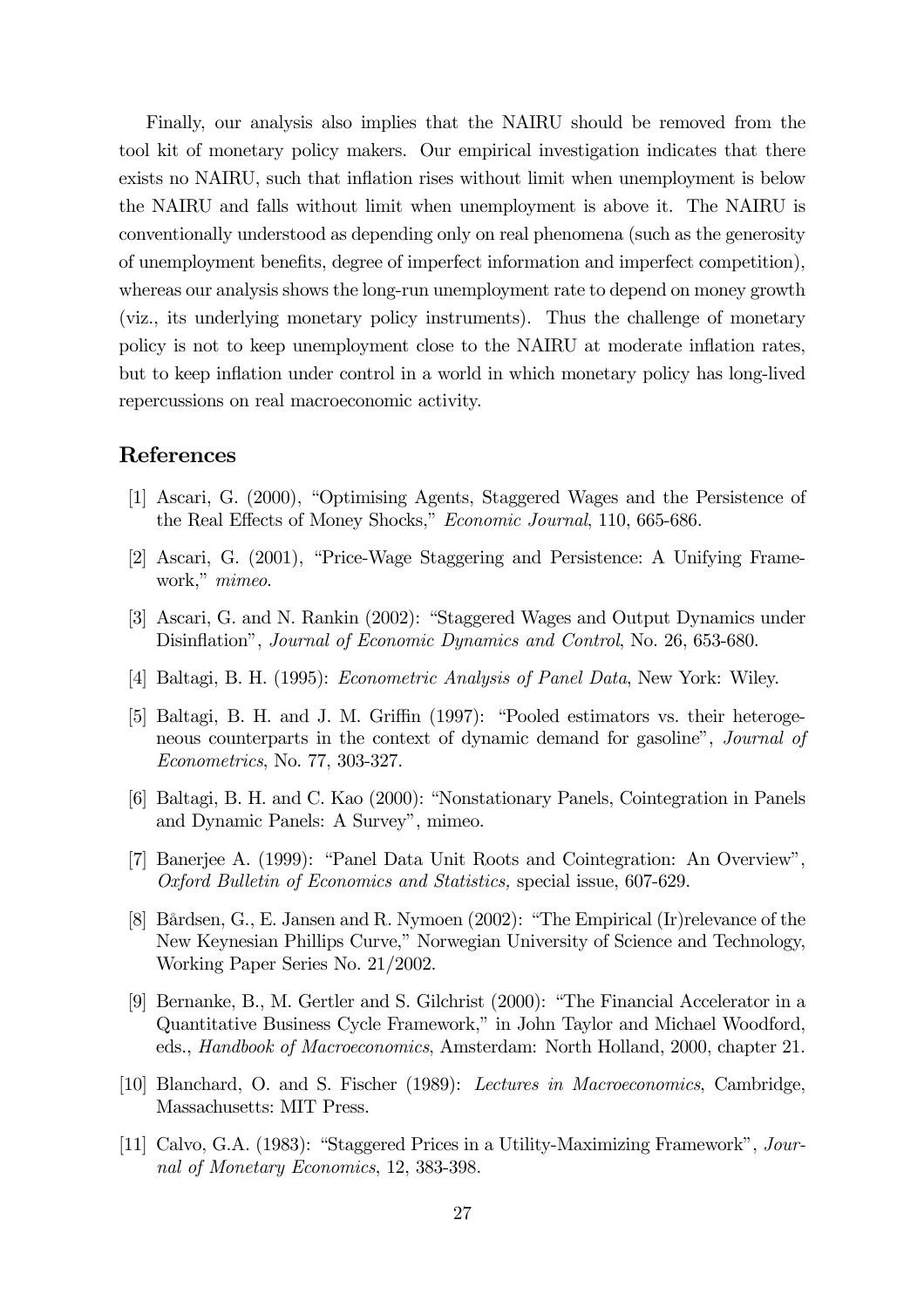- [12] Chari, V.V, P.J. Kehoe and E.R. McGrattan (2000), "Sticky Prices Models of the Business Cycle: Can the Contract Multiplier Solve the Persistence Problem?" Econometrica, 68(5), 1151-1180.
- [13] Clarida, R., J. Galí and M. Gertler (1999): "The Science of Monetary Policy: A New Keynesian Perspective," Journal of Economic Literature, 37, December, 1661-1707.
- [14] Fisher, R. A. (1932): Statistical Methods for Research Workers, Edinbutgh: Oliver & Boyd.
- [15] Friedman, M. (1968): "The Role of Monetary Policy", American Economic Review, 58, March, 1-17.
- [16] Galí, J. and M. Gertler (1999), "Inflation Dynamics: A Structural Econometric Analysis," Journal of Monetary Economics, 44, 195-222.
- [17] Galí, J., M. Gertler and D. López-Salido (2001): "European inflation dynamics", European Economic Review, 45, 1237-1270.
- [18] Galí, J. (2003): "New Perspectives on Monetary Policy, Inflation and the Business Cycle," forthcoming in Advances in Economics and Econometrics, edited by M. Dewatripont, L. Hansen, and S. Turnovsky, Cambridge: Cambridge University Press.
- [19] Goodfriend, M. and R. G. King (1997), "The New Neoclassical Synthesis and the Role of Monetary Policy," NBER Macroeconomics Annual, Cambridge, Mass: MIT Press, 231-295.
- [20] Graham, L. and D. J. Snower (2002): "The Return of the Long-Run Phillips Curve," CEPR Discussion Paper No. 3691, London IZA Discussion Paper No. 646, Bonn.
- [21] Gordon, R. (1982), "Inflation, Flexible Exchange Rates, and the Natural Rate of Unemployment," in *Workers, Jobs and Inflation*, ed. by Martin N. Baily, Washington, D.C.: Brookings, 88-152.
- [22] Harris, R. D. F. and E. Tzavalis (1999): "Inference for Unit Roots in Dynamic Panels where the Time Dimension is Fixed", Journal of Econometrics, 91, 201- 226.
- [23] Helpman, E., and L. Leiderman (1990), "Real Wages, Monetary Accommodation, and Inflation," European Economic Review, 34, 897-911.
- [24] Hsiao, C. (1986): Analysis of Panel Data, Cambridge: Cambridge University Press.
- [25] Huang, K. X.D. and Z. Liu (2002): "Staggered Price-Setting, Staggered Wage Setting, and Business Cycle Persistence," Journal of Monetary Economics, 49, 405-433.
- [26] Im, K. S., M. H. Pesaran and Y. Shin (2003): "Testing for Unit Roots in Heterogeneous Panels", Journal of Econometrics, 115, 53-74.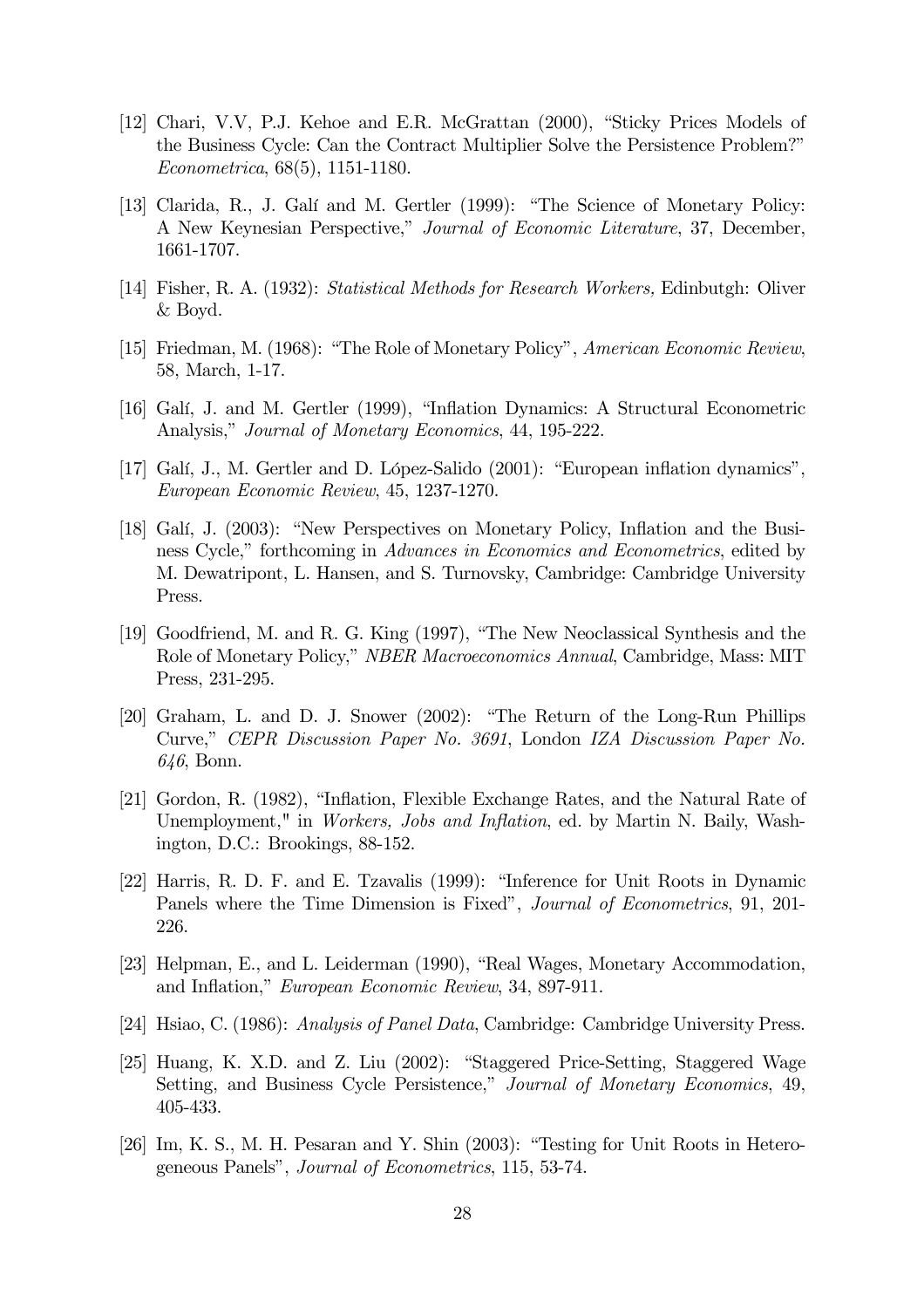- [27] Karanassou, M., H. Sala and D.J. Snower (2002): "A Reappraisal of the Inflation-Unemployment Trade-off", IZA Discussion paper No 636, Bonn.
- [28] Kiviet, J. F. (1995): "On bias, inconsistency, and efficiency of various estimators in dynamic panel data models", Journal of Econometrics, 68, 53-78.
- [29] Levin, A. and C. F. Lin (1993): "Unit Root Tests in Panel Data: New Results", Department of Economics, University of California at San Diego, Discussion Paper No. 93-56.
- [30] Levin, A., C. F. Lin and C. S. J. Chu (2002): "Unit Root Tests in Panel Data: Asymptotic and Finite-Sample Properties", Journal of Econometrics, 108, 1-24.
- [31] Lindbeck, A. and D.J. Snower (1994): "How are product demand changes transmitted to the labour market?", The Economic Journal, 104, March, 386-398.
- [32] Lindbeck, A., and D.J. Snower (1999), "Price Dynamics and Production Lags," American Economic Review, 89 (2), 81-88.
- [33] Lindé, J. (2002), "Estimating New-Keynesian Phillips Curves: A Full Information Maximum Likelihood Approach", Sveriges Riksbank Working Paper Series No. 129.
- [34] Maddala, G. S. and S. Wu (1999): "A comparative Study of Unit Root Tests with Panel Data and a New Simple Test", Oxford Bulletin of Economics and Statistics, special issue, 631-652.
- [35] Mankiw, N. G. (2001): "The Inexorable and Mysterious Tradeoff between Inflation and Unemployment", The Economic Journal, 111, May, C45-C61.
- [36] Phelps, E.S. (1967), "Phillips Curves, Expectations of Inflation and Optimal Unemployment over Time," Economica, 34, August.
- [37] Phillips, P. C. B. and H. R. Moon (1999): "Linear Regression Limit Theory for Nonstationary Panel Data", Econometrica, Vol. 67, No. 5, 1057-1111.
- [38] Rudd, J. and K. Whelan (2001): "New Tests of the New-Keynesian Phillips Curve", Federal Reserve Board, Working Paper No. 2001-30.
- [39] Staiger, D. and J. Stock (1997): "Instrumental variables regression with weak instruments", Econometrica, 65 (3), pp. 577-586.
- [40] Smith, R. P. (2000): "Estimation and inference with non-stationary panel timeseries data", mimeo.
- [41] Taylor, John B. (1979), "Staggered Wage Setting in a Macro Model," American Economic Review, 69, May, 108-113.